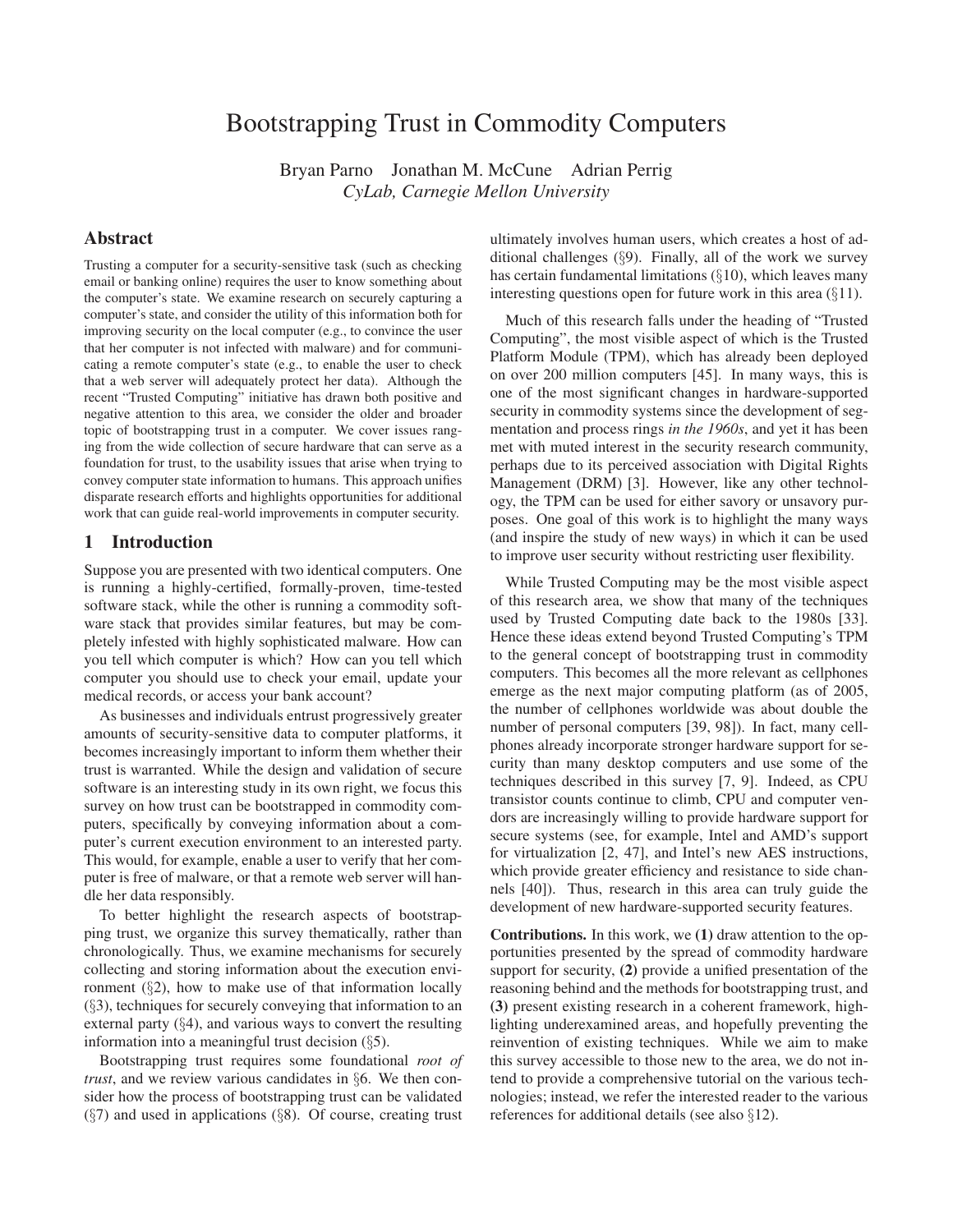## **2 What Do We Need to Know? Techniques for Recording Platform State**

In deciding whether to trust a platform, it is desirable to learn about its current state. In this section, we discuss why code identity is a crucial piece of platform state and how to measure it  $(\S 2.1)$ . We then consider additional dynamic properties that may be of interest, e.g., whether the running code respects information-flow control (§2.2). Finally, we argue that establishing code identity is a more fundamental property than establishing any of the other dynamic properties discussed (§2.3). Unfortunately, the security offered by many of these techniques is still brittle, as we discuss in  $\S 10$ .

### **2.1 Recording Code Identity**

**Why Code Identity?** To trust an entity *X* with her private data (or with a security-sensitive task), Alice must believe that at no point in the future will she have cause to regret having given her data (or entrusted her task) to *X*. In human interactions, we often form this belief on the basis of identity – if you know someone's identity, you can decide whether to trust them. However, while user identity suffices for some tasks (e.g., authorizing physical access), buggy software and user inexperience makes it difficult for a user to vouch for the code running on their computer. For example, when Alice attempts to connect her laptop to the corporate network, the network can verify (e.g., using a password-based protocol) that Alice is indeed at the laptop. However, *even if* Alice is considered perfectly trustworthy, this *does not* mean that Alice's laptop is free of malware, and hence it may or may not be safe to allow the laptop to connect.

Thus, to form a belief about a computer's future behavior, we need to know more than the identity of its user. One way to predict a computer's behavior is to learn its complete current state. This state will be a function of the computer's hardware configuration, as well as the code it has executed. While hardware configuration might be vouched for via a signed certificate from the computer's manufacturer, software state is more ephemeral, and hence requires us to establish *code identity* before we can make a trust decision.

Of course, the question remains: what constitutes code identity? At present, the state-of-the-art for identifying software is to compute a cryptographic hash over the software's binary, as well as any inputs, libraries, or configuration files used. The resulting hash value is often termed a *measurement*. We discuss some of the difficulties with the interpretation of this type of measurement, as well as approaches to convert such measurements into higher-level properties, in §5. **What Code Needs To Be Recorded?** To bootstrap trust in a platform, we must, at the very least, record the identity of the code currently in control of the platform. More subtly, we also need to record the identity of any code that could have affected the security of the currently executing code. For example, code previously in control of the platform might have configured the environment such that the currently running code behaves unexpectedly or maliciously. In the context of



Figure 1: **Trusted Boot vs. Secure Boot.** *The state of a computer system changes as programs run with particular configurations. Trusted boot accumulates a list (L) of measurements for each program executed, but it does not perform any enforcement. Secure boot (*§*3.1) will halt the system if any attempt is made to execute a program that is not on an approved list (L\*). Note that both systems must always measure programs before executing them. It is also possible to employ both types of boot simultaneously [33].*

the IBM 4758 secure coprocessor [89, 90], Smith analyzes in greater detail which pieces of code can affect the security of a given piece of software [87], examining issues such as previously installed versions of an application that may have had access to the currently installed application's secrets.

**Who Performs the Measurements?** The best time to measure a piece of software is before it starts to execute. At this point, it is in a fresh "canonical" form that is likely to be similar across many platforms [33, 63]. Once it starts executing, it will generate local state that may vary across platforms, making it difficult to evaluate the measurement. Thus, if the software currently in control of the platform is  $S_n$ , then the logical entity to measure  $S_n$  is the software that was previously in control of the platform, i.e., *Sn*−1. In other words, before executing  $S_n$ ,  $S_{n-1}$  must contain code to record a measurement of  $S_n$  in its "pristine" state. This logical progression continues recursively, with each software *S<sup>i</sup>* responsible for measuring software  $S_{i+1}$  before giving it control of the platform. These measurements document the *chain of trust* [95]; i.e., the party interpreting the measurements must trust each piece of software to have properly measured and recorded subsequently launched pieces of software. Of course, this leads to the question of who (or what) measures the first software  $(S_1)$ to execute on the system.

Ultimately, measuring code identity requires a hardwarebased *root of trust*. After all, if we simply ask the running code to self-identify, malicious software will lie. As we discuss in §6, most research in this area uses secure hardware (e.g., secure coprocessors) for this purpose, but some recent work considers the use of general-purpose CPUs.

Thus, in a *trusted boot* (a technique first introduced by Gasser et al. [33]), a hardware-based root of trust initiates the chain of trust by measuring the initial BIOS code (see Figure 1). The BIOS then measures and executes the bootloader, and the bootloader, in turn, measures and executes the operating system. Note that a trusted boot *does not* mean that the software that has booted is necessarily trustworthy, merely that it must be trusted if the platform itself is to be trusted.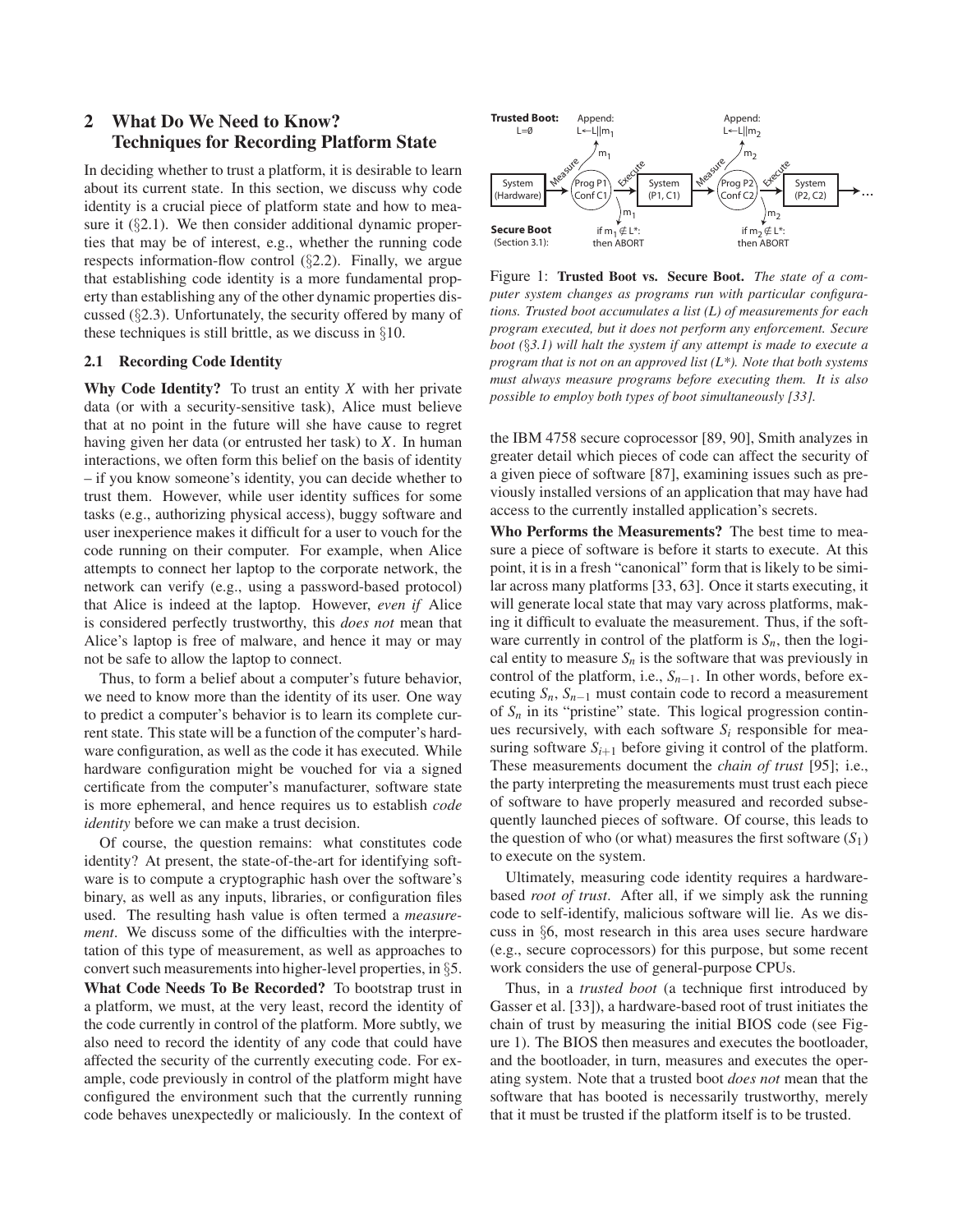|      |      | <b>Attack Type</b>        |                            |
|------|------|---------------------------|----------------------------|
|      |      | Privilege                 | <b>Handoff Control</b>     |
|      |      | <b>Escalation</b>         | to Malcode                 |
| hain | Hash | Record latest value in HW | Record latest value in HW  |
|      | Cert | Record latest value in HW | Prove access to latest key |

Figure 2: **Securely Recording Code Measurements.** *Techniques for preventing attacks on the measurement record differ based on the method used to secure the record.*

This process of temporal measurement collection can be extended to include additional information about less privileged code as well (i.e., code that is not in control of the platform). For example, the OS might record measurements of each application that it executes. On a general-purpose platform, this additional information is crucial to deciding if the platform is currently in a trustworthy state, since most modern operating systems do not, by themselves, provide enough assurance as to the security of the entire system.

On the other hand, if the software in control of the platform can be trusted to protect itself from, and maintain isolation between, less privileged code, then it may only need to record measurements of less privileged code that performs security sensitive operations. For example, the Terra project [30] observed that a trusted virtual machine monitor (VMM) can implement a trusted boot model both for itself and its virtual machines (VMs). This approach simplifies measurement, since the measurement of a single VM image can encompass an entire software stack. Furthermore, since a VMM is generally trusted to isolate itself from the VMs (and the VMs from each other), the VMM need only record measurements for the VMs that perform security-relevant actions.

Of course, virtualization can also complicate the use of secure hardware, since each VM may want or need exclusive control of it. The virtual Trusted Platform Module (vTPM) project [12] investigated how a single physical TPM can be multiplexed across multiple VMs, providing each with the illusion that it has dedicated access to a TPM.

**How Can Measurements Be Secured?** Of course, all of these code identity records must be secured; otherwise, malicious code might erase the record of its presence. This can happen in one of two ways (see Figure 2). First, in a *privilege escalation attack*, less privileged code may find an exploit in more privileged code, allowing it to access that code's secrets, erase the record of the malicious code's presence, or even create fake records of other software. Second, in a *handoff attack*, trusted software may inadvertently cede control of the platform to malicious software (e.g., during the boot process, the bootloader may load a malicious OS) which may attempt to erase any previously created records. Unfortunately, existing literature [30, 33, 77] tends to conflate these two types of attacks, obscuring the relative merits of techniques for securing measurements. While some research considers the design of a general-purpose, secure append-only log [79], it tends to make use of an independent logging server which may not be readily available in many environments.

CERTIFICATE CHAINS. Initial architecture designs for recording code identity measurements employed certificate chains [30, 33]. Before loading a new piece of software, Gasser et al. require the currently running system to generate a certificate for the new software [33]. To do so, the currently running system generates a new keypair for use by the new software and uses its private key to sign a certificate containing the new public key and a measurement of the new software. The system then erases its own secrets and loads the new software, providing the new keypair and certificate as inputs. As a result, a certificate chain connects the keypair held by the currently running software all the way back to the computer's hardware. This approach prevents handoff attacks, since by the time malicious code is loaded, the keys used to generate the certificate chain have been erased (this is an important point, often omitted in later work [30]). Thus, the only keypair the malicious code can both use (in the sense of knowing the private key) and produce a certificate chain for, is a keypair that is certified with a certificate containing the measurement of the malicious code. Thus, by requiring code to prove knowledge of a certified keypair, a remote entity can ensure that it receives an accurate measurement list.

A certificate chain, on its own, cannot prevent a privilege escalation attack from subverting the measurements. To maintain the certificate chain, privileged code must keep its private key available, and hence a privileged-escalated attacker can use that key to rewrite the chain. This attack can be prevented by recording a hash of the most recent certificate in a more secure layer, such as secure hardware, though we are not aware of work suggesting this solution.

HASH CHAINS. Hash chains represent a potentially more efficient method of recording software measurements. A hash chain requires only a constant amount of secure memory to record an arbitrarily long, append-only list of code identities. As long as the current value of the hash chain is stored in secure memory, both privilege escalation and handoff attacks can be prevented. This is the approach adopted by the Trusted Platform Module (TPM) [95]. Several research efforts have applied this approach to the Linux kernel, and developed techniques to improve its efficiency [63, 77].

For a hardware-backed hash chain, the hardware sets aside a protected memory register (called a Platform Configuration Register on the TPM [95]) that is initialized to a known value (e.g., 0) when the computer first boots. The software determining a new code module's identity *I* uses a hardware API to *extend I* into the log. The hardware computes a cryptographic hash over the the identity record and the current value*V* of the register and updates the register with the output of the hash:  $V \leftarrow$  Hash(*V*||*I*). The software may keep an additional log of *I* in untrusted storage to help with the interpretation of the register's value at a future point. As long as Hash is collisionresistant, the register value *V* guarantees the integrity of the append-only log; i.e., even if malicious software gains control of the platform (via privilege escalation or a control handoff), it cannot erase its identity from the log without rebooting the platform and losing control of the machine.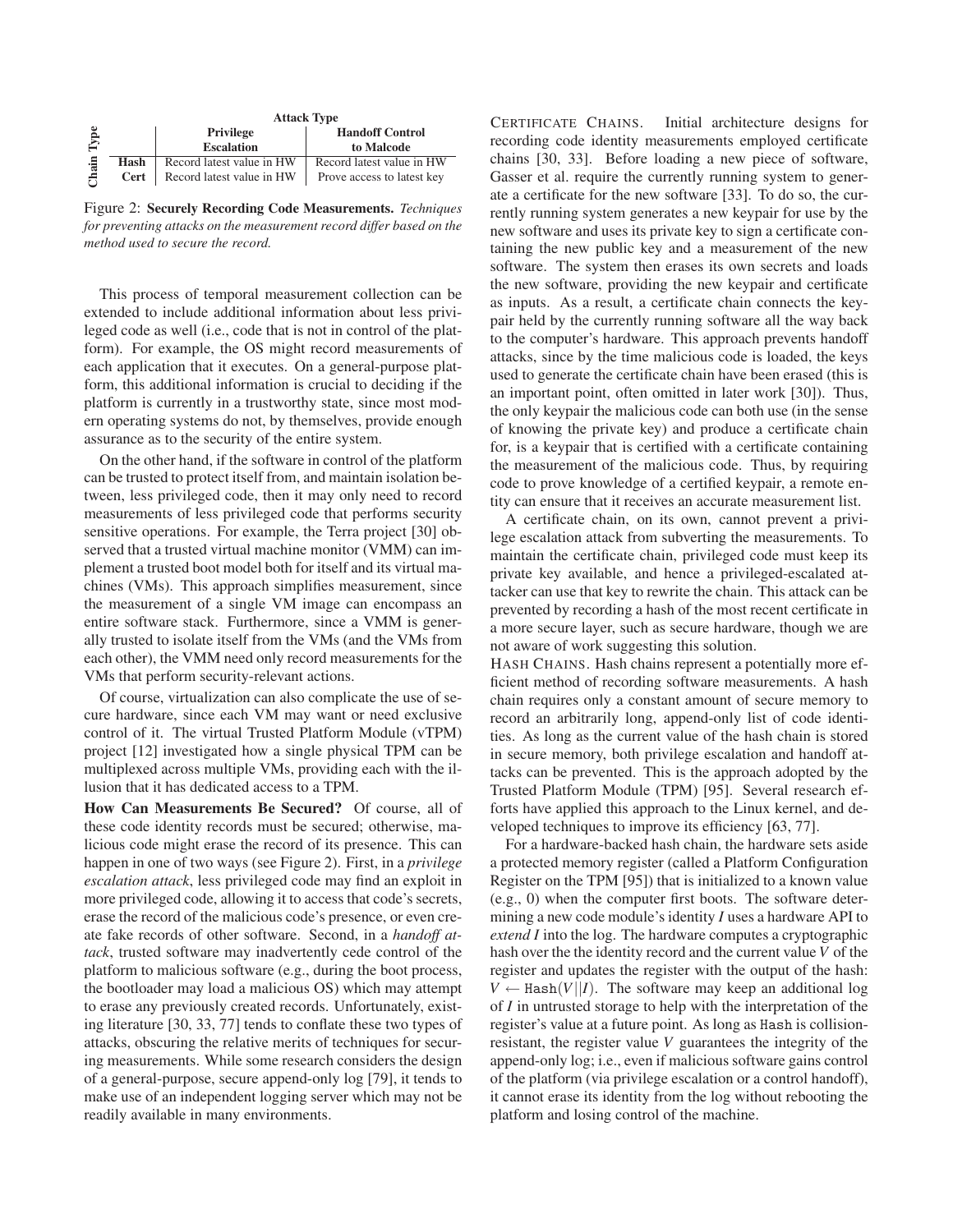Of course, without secure storage of the current value of the hash chain, a hash chain cannot protect the integrity of the log, since once malicious code gains control, it can simply replay the earlier extend operations and omit its measurement. There are no secret keys missing that would impede it.

#### **2.2 Recording Dynamic Properties**

While code identity is an important property, it is often insufficient to guarantee security. After all, even though the system may start in a secure state, external inputs may cause it to arrive in an insecure state. Thus, before entrusting a computer with sensitive data, it might be useful to know whether the code has followed its intended control flow (i.e., that it has not been hijacked by an attack), preserved the integrity of its data structures (e.g., the stack is still intact), or maintained some form of information-flow control. We compare the merits of these dynamic properties to those of code identity in §2.3. Below, we discuss two approaches, load-time and run-time, to capturing these dynamic properties.

The simplest way to capture dynamic properties is to transform the program itself and then record the identity of the transformed program. For example, the XFI [27] and CFI [1] techniques transform a code binary by inserting inline reference monitors that enforce a variety of properties, such as stack and control-flow integrity. By submitting the transformed binary to the measurement infrastructure described in §2.1, we record the fact that a program with the appropriate dynamic property enforcements built-in was loaded and executed. If the transformation is trusted to perform correctly, then we can extrapolate from the code identity that it also has the property enforced by the transformation. Of course, this approach does not protect against attacks that do not tamper with valid control flows [19]. For example, a buffer overflow attack might overwrite the isAdministrator variable to give the attacker unexpected privileges.

Another approach is to load some piece of code that is trusted to dynamically enforce a given security property on less-privileged code. An early example of this approach is "semantic" attestation [43], in which a language runtime (e.g., the Java or .NET virtual machine) monitors and records information about the programs it runs. For example, it might report dynamic information about the class hierarchy or that the code satisfies a particular security policy. In a similar spirit, the ReDAS system [57] loads a kernel that has been instrumented to check certain application data invariants at each system call. Trust in the kernel and the invariants that it checks can allow an external party to conclude that the applications running on the kernel have certain security-relevant properties. Again, this approach relies on a code identity infrastructure to identify that the trusted monitor was loaded.

#### **2.3 Which Property is Necessary?**

As discussed above, there are many code properties that are relevant to security, i.e., things we would like to know about the code on a computer before entrusting it with a securitysensitive task. However, since hardware support is expensive, we must consider what properties are fundamentally needed (as opposed to merely being more efficient in hardware).

The discussion in §2.2 suggests that many dynamic properties can be achieved (in some sense) using code identity. In other words, the identity of the code conveys the dynamic properties one can expect from it or the properties that one can expect it to enforce on other pieces of software. However, the converse does not appear to be true. That is, if a hardware primitive could report, for example, that the currently running code respected its intended control flow, then it is not clear how to use that mechanism to provide code identity. Furthermore, it clearly does not suffice to say anything meaningful about the security-relevant behavior of the code. A malicious program may happily follow its intended control-flow as it conveys the user's data to an attacker. Similar problems appear to affect other potential candidates as well. Knowing that a particular invariant has been maintained, whether it is stack integrity or information-flow control, is not particularly useful without knowing more about the context (that is the code) in which the property is being enforced.

Thus, one can argue that code identity truly is a fundamental property for providing platform assurance, and thus a worthy candidate for hardware support. Of course, this need not preclude additional hardware support for monitoring (or enforcing) dynamic properties.

### **3 Can We Use Platform Information Locally?**

We now discuss how accumulated platform information ( $\S$ 2) can benefit a local user. Unfortunately, these measurements cannot be used to directly provide information to local software; i.e., it does not make sense for higher-privileged software to use these measurements to convey information to less-privileged software, since the less-privileged software must already trust the higher-privileged software.

Nonetheless, in this section, we review techniques for using these measurements to convince the user that the platform has booted into a secure state, as well as to provide access control to a protected storage facility, such that secrets will only be available to a specific software configuration in the future. Such techniques tend to focus on preserving the secrecy and integrity of secrets, with less emphasis placed on availability. Indeed, using code identity for access control can make availability guarantees fragile, since a small change to the code (made for malicious or legitimate reasons) may make secret data unavailable.

#### **3.1 Secure Boot**

How can a user tell if her computer has booted into a secure state? One approach is to use a technique first described by Gasser et al. [33] and later dubbed "secure boot" [5].

In a computer supporting secure boot, each system component, starting with the computer's boot ROM, compares the measurement of code to be loaded to a list of measurements for authorized software (authorization is typically expressed via a signature from a trusted authority, which requires the authority's public key to be embedded in the com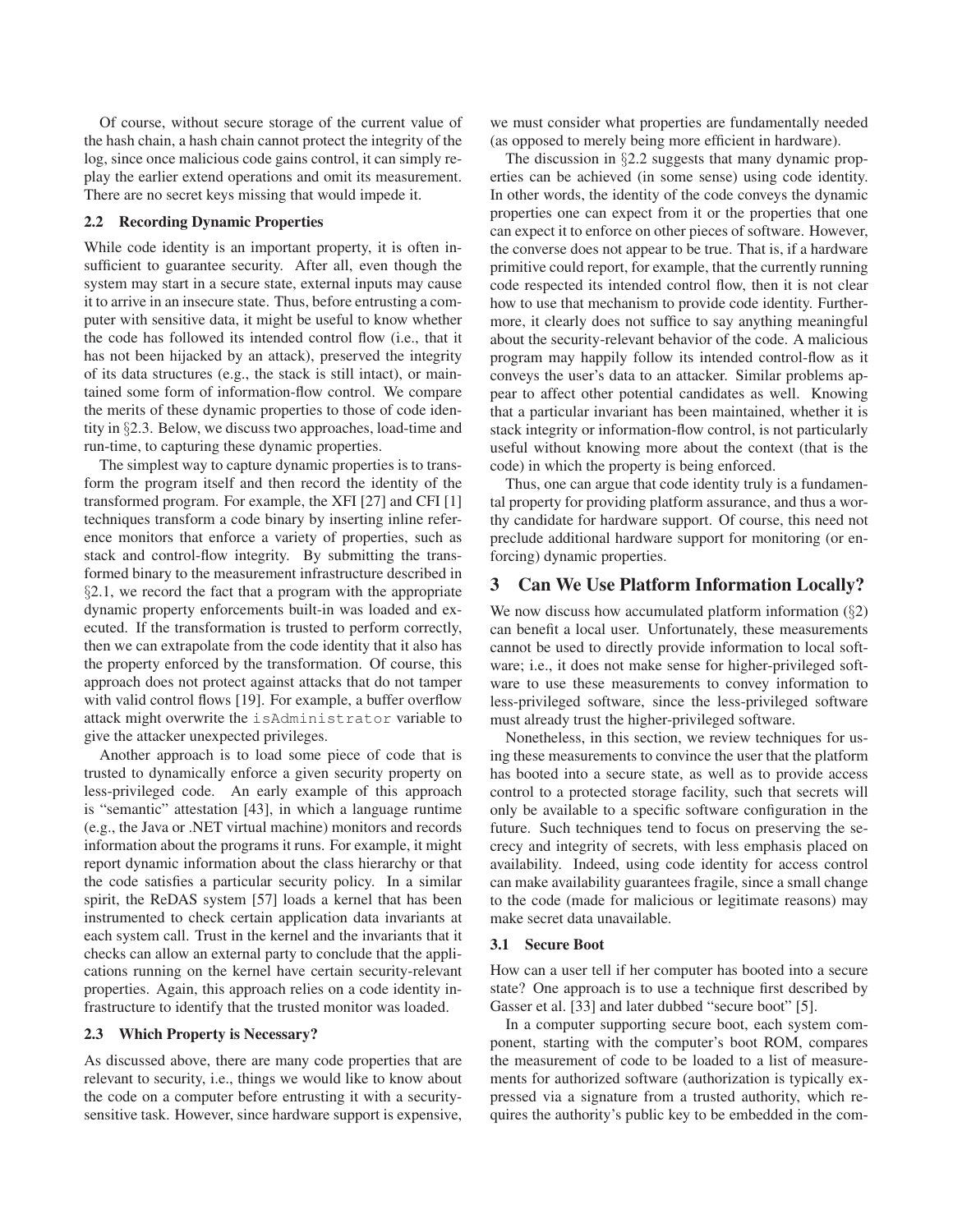puter's firmware) [5, 33]. Secure boot halts the boot process if there is an attempt to load unauthorized code, and thus assures the user that the platform is in an approved state simply by booting successfully.

One of the first systems to actually implement these ideas was  $\text{AEGIS}^1$  [5]. With AEGIS, before a piece of software is allowed to execute, its identity is checked against a certificate from the platform's owner. The certificate identifies permitted software. Anything without a certificate will not be executed.

However, a remote party cannot easily determine that a computer has been configured for secure boot. Even if it can make this determination, it only learns that the computer has booted into some authorized state, but it does not learn any information about what specific state it happens to be in. §4 discusses the techniques needed to provide more information to a remote party.

### **3.2 Storage Access Control Based on Code Identity**

Applications often require long-term protection of the secrets that they generate. Practical examples include the keys used for full disk encryption or email signatures, and a list of stored passwords for a web browser. Abstractly, we can provide this protection via an access control mechanism for cryptographic keys, where access policies consist of sets of allowed platform configurations, represented by the measurement lists described in §2. Below, we discuss two of the most prominent protected storage solutions: the IBM 4758 cryptographic coprocessor and the Trusted Platform Module (TPM).

#### **3.2.1 Tamper-Responding Protected Storage**

The IBM 4758 family of cryptographic co-processors provides a rich set of secure storage facilities [24, 52, 89, 90]. First and foremost, it incorporates tamper-responding storage in battery-backed RAM (BBRAM). Additional FLASH memory is also available, but the contents of FLASH are always encrypted with keys maintained in BBRAM. Any attempt to physically tamper with the device will result in it actively erasing secrets. Cryptographic keys that serve as the root for protected storage can be kept here.

The IBM 4758 enforces storage access restrictions based on the concept of software privilege layers. Layer 0 is readonly firmware. Layer 1 is, by default, the IBM-provided CP/Q++ OS. Layers 2 and 3 are for applications. Each layer can store secrets either in BBRAM or in FLASH. A hardware ratcheting lock prevents a lower-privilege layer from accessing the state of a higher-privilege layer. Thus, once an application loads at layer 2 or 3, the secrets of layer 1 are unavailable. Extensions to the OS in layer 1 could permit arbitrarily sophisticated protected storage properties, for example mirroring the TPM's sealed storage facility (discussed below) of binding secrets to a particular software configuration. The BBRAM is also ideal for storing secure counters, greatly simplifying defense against state replay attacks.

#### **3.2.2 TPM-based Sealed Storage**

Despite providing much less functionality than a full-blown secure coprocessor, the TPM can also restrict storage access based on platform state. It does so by allowing software on the platform's main CPU to *seal* or *bind* secrets to a set of measurements representing some future platform state (we discuss the differences between these operations below). Both operations (seal and bind) essentially encrypt the secret value provided by the software. The TPM will refuse to perform a decryption, unless the current values in its Platform Configuration Registers (PCRs - see §2.1) match those specified during the seal or bind operation.

Full disk encryption is an example of an application that benefits from sealed storage. The disk encryption keys can be sealed to measurements representing the user's operating system. Thus, the disk can only be decrypted if the intended OS kernel has booted. (This is the basic design of Microsoft BitLocker, discussed in §8.) Connecting disk encryption with code identity prevents an attacker from modifying the boot sequence to load malware or an alternate OS kernel (e.g., an older kernel with known vulnerabilities).

To provide protected storage, both operations use encryption with 2048-bit asymmetric RSA keys. For greater efficiency, applications typically use a symmetric key for bulk data encryption and integrity protection, and then use the TPM to protect the symmetric key. The RSA keys are generated on the TPM itself, $2$  and the private portions are never released in the clear. To save space in the TPM's protected storage area, the private portions are encrypted using the TPM's *Storage Root Keypair*. The private component of the keypair resides in the TPM's non-volatile RAM and never leaves the safety of the chip.

**Sealing Data.** With the TPM's seal operation, the RSA encryption must take place on the TPM. As a result, the TPM can produce a ciphertext that also includes the current values of any specified PCRs. When the data is later decrypted, the exact identity of the software that invoked the original seal command can be ascertained. This allows an application that unseals data to determine whether the newly unsealed data should be trusted. This may be useful, for example, during software updates.

Because sealing requires the TPM to perform the encryption, it would be much more efficient to use a symmetric encryption scheme, such as AES. The choice of RSA appears to have been an attempt to avoid adding additional complexity to the TPM's implementation, since it already requires an RSA module for other functionality.

**Binding Data.** In contrast to sealing, encryption using a public binding key need not take place on the TPM. This allows for greater efficiency and flexibility when performing data encryption, but it means that the resulting ciphertext does not include a record of the entity that originally invoked the bind operation, so it cannot be used to assess data integrity.

<sup>&</sup>lt;sup>1</sup>Two relevant research efforts have used the name AEGIS. One is that of Arbaugh et al. [5] discussed in this section. The other is a design for a secure coprocessor by Suh et al. [93] and is discussed in §6.1.

<sup>&</sup>lt;sup>2</sup>The TPM ensures that these keys are only used for encryption operations (using RSA PKCS #1v2.0 OAEP padding [95]) and never for signing.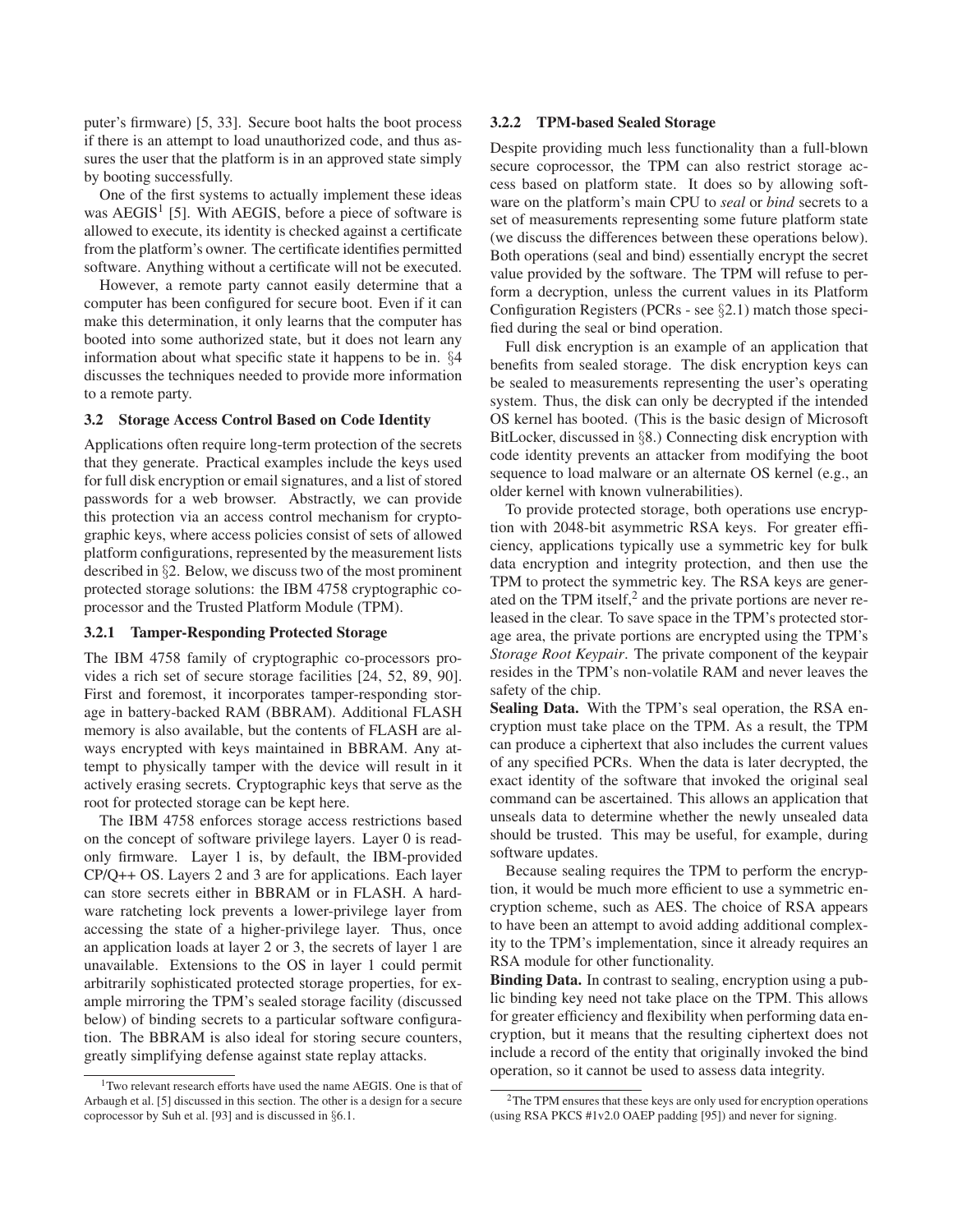**Replay Issues.** Note that the above-mentioned schemes bind cryptographic keys to some representation of software identity (e.g., hashes stored in PCRs). Absent from these primitives is any form of freshness or replay-prevention. The output of a seal or bind operation is ciphertext. Decryption depends on PCR values and an optional 20-byte authorization value. It does not depend on any kind of counter or versioning system. Application developers must take care to account for versioning of important sealed state, as older ciphertext blobs can also be decrypted. An example attack scenario is when a user changes the password to their full disk encryption system. If the current password is maintained in sealed storage, and the old password is leaked, certain classes of adversaries may be able to supply an old ciphertext at boot time and successfully decrypt the disk using the old password. The TPM includes a basic monotonic counter that can be used to provide such replay protection. However, the TPM has no built-in support for combining sealed storage with the monotonic counter. Application developers must shoulder this responsibility. §8.2 discusses research on enhancing the TPM's counter facilities.

## **4 Can We Use Platform Info. Remotely?**

§2 described mechanisms for accumulating measurements of software state. In this section, we treat the issue of conveying these measurement chains to an external entity in an authentic manner. We refer to this process as *attestation*, though some works use the phrase *outbound authentication*. We also discuss privacy concerns and mitigation strategies that arise.

#### **4.1 Prerequisites**

The *secure boot* model (§3.1) does not capture enough information to securely inform a remote party about the current state of a computer, since it (at best), informs the remote party that the platform booted into some "authorized" state, but does not capture which state that happens to be, nor which values were considered during the authorization process.

Instead, a remote party would like to learn about the measurement of the currently executing code, as well as any code that could have affected the security of this code. §2 describes how a *trusted boot* process securely records this information in measurement chains (using either certificates or hashes).

#### **4.2 Conveying Code Measurement Chains**

The high-level goal is to convince a remote party (hereafter: verifier) that a particular measurement chain represents the software state of a remote device (hereafter: attestor). Only with an authentic measurement chain can the verifier make a trust decision regarding the attestor. A verifier's trust in an attestor's measurement chain builds from a hardware root of trust (§6). Thus, a prerequisite for attestation is that the verifier (1) understands the hardware configuration of the attestor and (2) is in possession of an authentic public key bound to the hardware root of trust.

The attestor's hardware configuration is likely represented by a certificate from its manufacturer, e.g., the IBM 4758's factory Layer 1 certificate [87], or the TPM's Endorsement, Platform, and Conformance Credentials [95]. Attestationspecific mechanisms for conveying public keys in an authentic way are treated with respect to privacy issues in §4.3. Otherwise, standard mechanisms (such as a Public Key Infrastructure) for distributing authentic public keys apply.

The process of actually conveying an authenticated measurement chain varies depending on the hardware root of trust. We first discuss a more general and more powerful approach to attestation used on general-purpose secure coprocessors such as the IBM 4758 family of devices. Then, given the prevalence of TPM-equipped platforms today, we discuss attestation as it applies to the TPM.

#### **4.2.1 General Purpose Coprocessor-based Attestation**

Smith discusses the need for coprocessor applications to be able to authenticate themselves to remote parties [87]. This is to be distinguished from merely configuring the coprocessor as desired prior to deployment, or including a signed statement about the configuration. Rather, the code entity itself should be able to generate and maintain authenticated key pairs and communicate securely with any party on the internet. Smith details the decision to keep a private key in tamperprotected memory and have some authority generate certificates about the corresponding public key. As these coprocessors are expensive devices intended for use in high assurance applications, considerably less attention has been given to the device identity's impact on privacy.

Naming code entities on a coprocessor is itself an interesting challenge. For example, an entity may go through one or more upgrades, and it may depend on lower layer software that may also be subject to upgrades. Thus, preserving desired security properties for code and data (e.g., integrity, authenticity, and secrecy) may depend not only on the versions of software currently running on the coprocessor, but also on past and even future versions. The IBM 4758 exposes these notions as *configurations* and *epochs*, where configuration changes are secret-preserving and epoch changes wipe all secrets from the device.

During a configuration change, certificate chains incorporating historical data are maintained. For example, the chain may contain a certificate stating the version of the lowest layer software that originally shipped on the device, along with a certificate for each incremental upgrade. Thus, when a remote party interacts with one of these devices, all information is available about the software and data contained within.

This model is a relative strength of general-purpose cryptographic coprocessors. TPM-based attestations (discussed in the next section) are based on hash chains accumulated for no longer than the most recent boot cycle. The history of software that has handled a given piece of sensitive data is not automatically maintained.

Smith examines in detail the design space for attestation, some of which is specific to the IBM 4758, but much of which is more generally applicable [87]. A noteworthy contribution not discussed here is a logic-based analysis of attestation.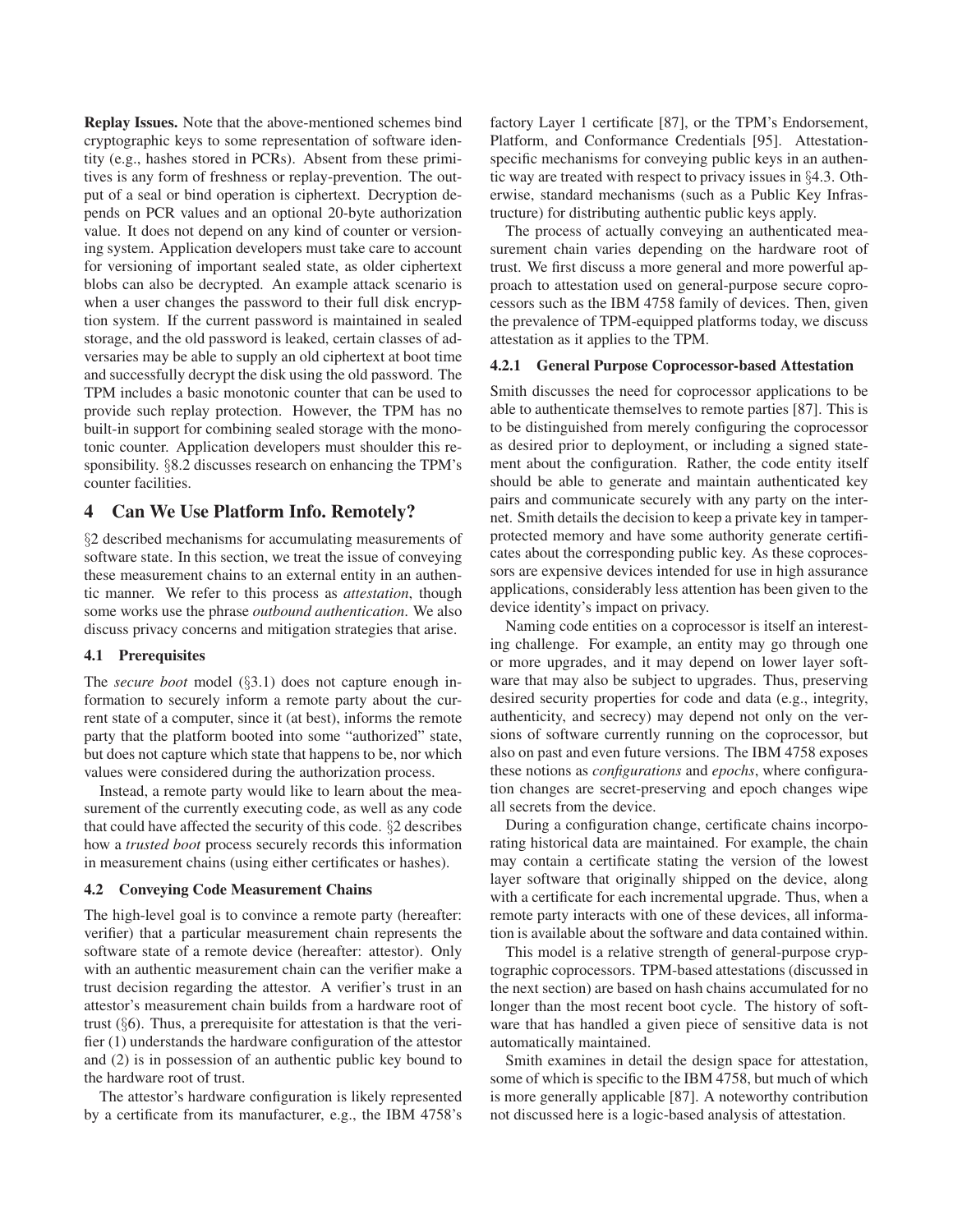### **4.2.2 TPM-based Attestation**

TPM-based attestation affords less flexibility than general coprocessor-based attestation, since the TPM is not capable of general-purpose computation. During the attestation protocol (shown in Figure 3), software on the attestor's computer is responsible for relaying information between the remote verifier and the TPM [95]. The protocol assumes that the attestor's TPM has generated an Attestation Identity Keypair (AIK), which is an asymmetric keypair whose public component must be known to the verifier in advance. We discuss privacy issues regarding AIKs in §4.3.1.

During the protocol, the verifier supplies the attestor with a nonce to ensure freshness (i.e., to prevent replay of old attestations). The attestor then asks the TPM to generate a *Quote*. The Quote is a digital signature covering the verifier's nonce and the current measurement aggregates stored in the TPM's Platform Configuration Registers (PCRs). The attestor then sends both the quote and an accumulated measurement list to the verifier. This measurement list serves to capture sufficiently detailed metadata about measured entities to enable the verifier to make sense of them. Exactly what this list contains is implementation-specific. Marchesini et al. focus on the measurement of a long-term core (e.g., kernel) [63], while IBM's Integrity Measurement Architecture contains the hash and full path to a loaded executable, and recursively measures all dynamic library dependencies [77]. To check the accuracy of the measurement list, the verifier computes the hash aggregate that would have been generated by the measurement list and compares it to the aggregate signed by the TPM Quote. This verification process involves efficient hash function computations, so it is more efficient than performing a public-key based certificate verification for every measurement.

**Preventing Reboot Attacks.** A naive implementation of the above attestation protocol is susceptible to a *reboot* or *reset* attack. The basic weakness is a time-of-check to time-of-use (TOCTOU) vulnerability where the attesting platform is subject to primitive physical tampering, such as power-cycling the platform or components therein [91]. For example, the adversary may wait until the verifier has received an attestation, then reset the attestor and boot a malicious software image. Mitigating this attack requires a way to bind ephemeral session keys to the currently executing software [30, 37, 64]. These keys can then be used to establish a trusted tunnel (see below). A reboot destroys the established tunnel, thereby breaking the connection and preventing the attack.

**Linking Code Identity to Secure Channels.** Binding a secure channel (i.e., a channel that provides secrecy, integrity, and authenticity) to a specific code configuration on a remote host requires some care. Goldman et al. [37] consider an SSL client that connects to a server with attestation capabilities. Even if the client verifies the SSL certificate and the server's attestation, there is no linkage between the two. This enables an attack where a compromised SSL server forwards the client's attestation request to a different, trusted server.



Figure 3: **Attestation.** *High-level summary of TPM-based attestation protocol based on signed hash chain measurements [95], e.g., as in IBM's Integrity Measurement Architecture [77]. Some protocol details are elided, e.g., the inclusion of an anti-replay nonce as part of the AttRequest message.*

McCune et al. consider a similar challenge in establishing a secure channel between a client system and an isolated execution environment on a server [64]. Both conclude that the solution is to include a measurement of the public key used to bootstrap the secure channel in the attestation, e.g., extend the public key into one of the TPM's PCRs. Goldman et al. also discuss other more efficient solutions in the context of a virtualized environment.

### **4.3 Privacy Concerns**

Participating in an attestation protocol conveys to the verifier detailed information about the software loaded for execution on a particular platform. Furthermore, the attestation often depends on a cryptographic key embedded in the secure hardware, and using the same key in multiple attestations allows those attestations to be linked together.

In some cases, this may not be a privacy concern. For example, in the military and in many enterprises, precise platform identification is desirable, and users do not have an expectation of privacy. As a result, some of the more expensive cryptographic co-processors that target these environments contain little provision for privacy.

However, in consumer-oriented applications, privacy is vital, and hence several techniques have been developed to maintain user privacy while still providing the ability to securely bootstrap trust.

## **4.3.1 Identity Certificate Authorities**

One way to enhance user privacy is to employ a trusted third party to manage the relationship between a platform's true unique identity, and one or more pseudonyms that can be employed to generate attestations for different purposes. The Trusted Computing Group initially adopted this approach in the TPM [95], dubbing the trusted third party a *Privacy CA* and associating the pseudonyms with *Attestation Identity Keypairs* (AIKs). A TPM's true unique identity is represented by the *Endorsement Keypair* (EK) embedded in the TPM.<sup>3</sup>

 $3$ It is possible to clear a TPM's EK and generate a new one. However, once an EK is cleared, it cannot be reinstated (the private key is lost). Further, high-quality TPMs ship from the manufacturer with a certified EK. Without a certified EK, it is difficult for a Privacy CA to make a trust decision about a particular TPM. Generating one's own EK is most appropriate for securityaware enterprises with procedures in place to generate new EKs in physically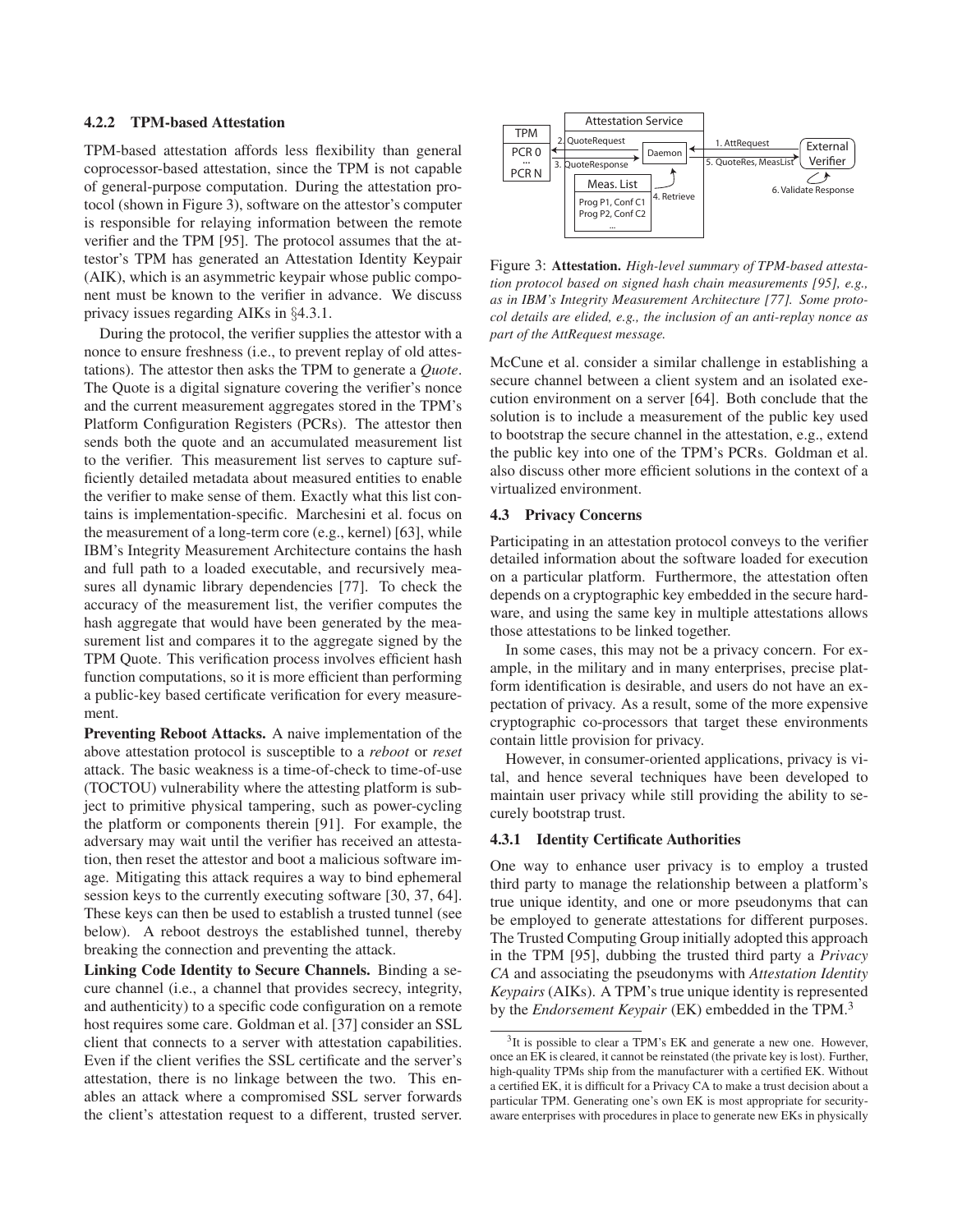At a high-level, the trusted third party validates the correctness of the user's secure hardware, and then issues a certificate declaring the user's pseudonym corresponds to legitimate secure hardware. With the TPM, the user can ask the TPM to generate an arbitrary number of AIKs. Using the TPM's EK, the user can convince the Privacy CA to issue a certificate for the public portion of an AIK, certifying that the private portion of the AIK is known only to a real, standardscompliant TPM. Of course, for many applications, it will be necessary to use a consistent pseudonym for that particular application (e.g., online banking).

The Privacy CA architecture described above has met with some real-world challenges. In reality, there is no one central authority trusted by all or even most users. Furthermore, a Privacy CA must be highly secure while also maintaining high availability, a nontrivial undertaking. To date, no commercial Privacy CAs are in operation, though a handful of experimental services have been created for research and developement purposes [28].

#### **4.3.2 Direct Anonymous Attestation**

To address the limitations of Privacy CAs, a replacement protocol called Direct Anonymous Attestation (DAA) [13] was developed and incorporated into the latest TPM specification [95]. DAA is completely decentralized and achieves anonymity by combining research on group signatures and credential systems. Unlike many group signatures, it does not include a privileged group manager, so anonymity can never be revoked. However, it does allow membership to be revoked. In other words, an adversary's credentials can be invalidated without the system ever actually learning the adversary's identity.

With DAA, a TPM equipped platform can convince an *Issuer* that it possesses a legitimate TPM and obtain a membership certificate certifying this fact. However, the interaction with the Issuer is performed via zero-knowledge proofs, so that even if the Issuer colludes with a verifier, the user's anonymity is protected. DAA also allows a user to select any desired level of privacy by employing an arbitrarily large set of pseudonyms.

In practice, however, no currently available hardware TPMs offer DAA support, due in part to the cost of implementing expensive group signature operations on the limited TPM processor. The DAA algorithm is also quite complex, since it offloads as much computation as possible to the system's (relatively) untrusted primary CPU.

Rudolph noted some weaknesses in the original DAA design that could undermine its anonymity properties [73], primarily by having the Issuer employ different long-term keys for different users. Several fixes have been proposed [60], but these attacks highlight the ability of implementation "details" to undermine the security of formally proven systems.

## **5 How Do We Make Sense of Platform State?**

Knowing what code is executing on a platform does not necessarily translate into knowing whether that code can be trusted. In this section, we elaborate on this problem (5.1) and then review solutions that fall into two broad categories: solutions that provide only the identity of security-relevant code (5.2), and those that convey higher-level information (5.3).

### **5.1 Coping With Information Overload**

At a high-level, converting code identity into security properties is simply an exercise in software engineering. If we build perfectly secure software, then knowing that this bulletproof code is running on a computer suffices to assure us that the computer can be trusted. Unfortunately, developing software with strong security properties, even minimal security kernels with limited functionality, has proven to be a daunting and labor-intensive task [36, 54, 58, 92].

As a result, most computers run a large collection of buggy, unverified code. Worse, both OS and application code changes rapidly over time, making it difficult to decide whether a particular version of software, combined with dozens of other applications, libraries, drivers, etc., really constitutes a secure system.

Below, we examine techniques that have been developed to cope with this state-space explosion.

#### **5.2 Focusing on Security-Relevant Code**

One way to simplify the decision as to whether a computer is trustworthy is to only record the identity of code that will impact the computer's security. Reducing the amount of security-relevant code also simplifies the verifier's workload in interpreting an attestation. To achieve this reduction, the platform must support multiple privilege layers, and the more-privileged code must be able to enforce isolation between itself and less-privileged code modules. Without isolation, privilege-escalation attacks (recall §2.1) become possible, enabling malicious code to potentially erase its tracks.

While layering is a time-honored technique for improving security and managing complexity [36, 54], we focus on the use of layering to simplify or interpret information given to an external party about the state of the system.

**Privilege Layering.** Marchesini et al. introduce a system [63] that uses privilege layering to simplify measurement information. It mixes the trusted boot and secure boot processes described in §2.1 and §3.1. The platform records the launch of a long-term core (an SELinux kernel in their implementation) which loads and verifies a policy file supplied by an administrator. The long-term core contains an *Enforcer* module that ensures that only applications matching the policy are allowed to execute. Thus, application execution follows the secure boot model. Secrets are bound to the long-term core, rather than specific applications, using trusted boot measurements as described in §3.2. If an external party can be convinced via remote attestation that the long-term core is trustworthy, then the only additional workload is to verify that the Enforcer is configured with an appropriate policy.

controlled environments, or for highly security-conscious individuals.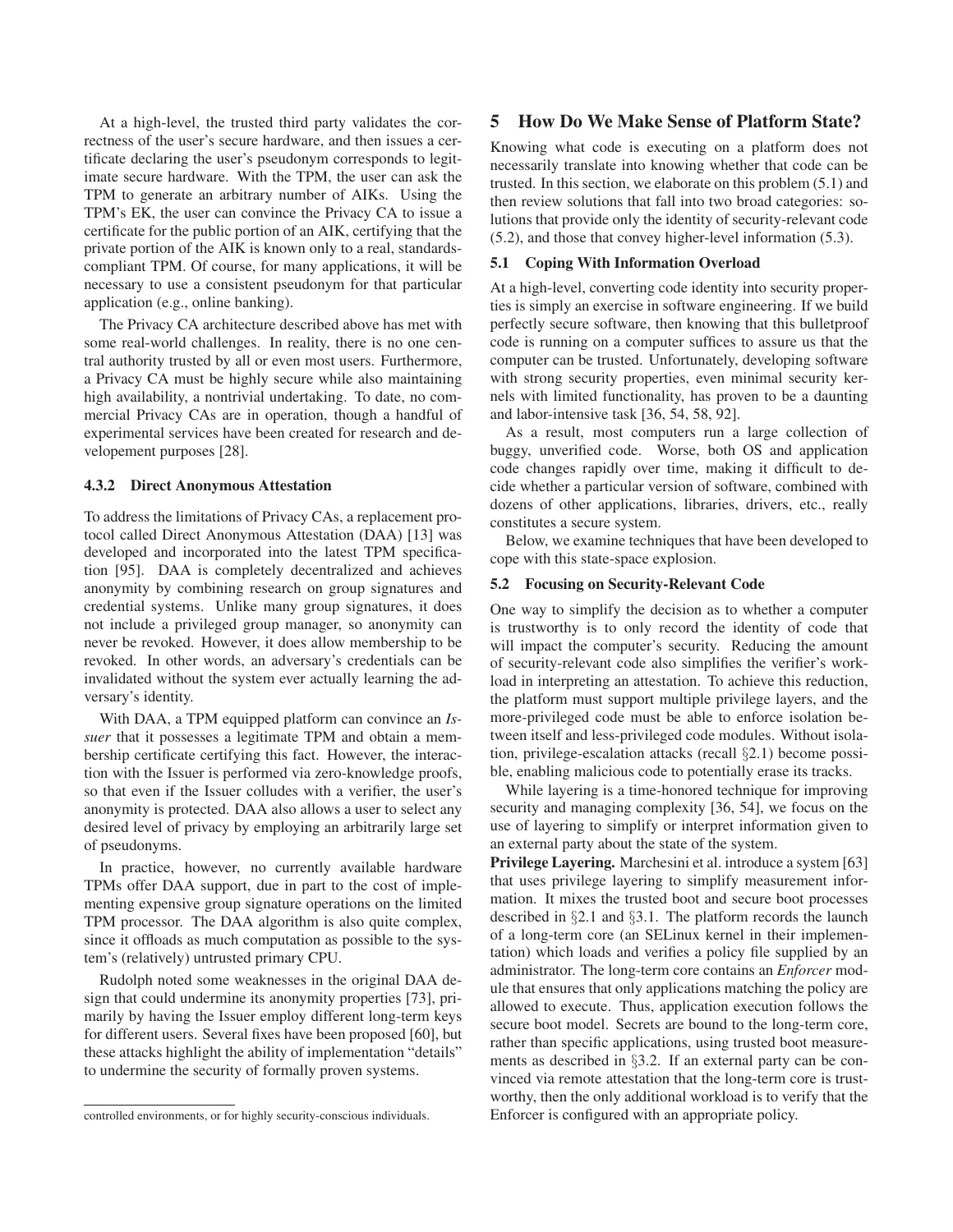**Virtualization.** The model of attesting first to a moreprivileged and presumably trustworthy core, and then to only a portion of the environment running thereupon, has been explored in great detail in the context of virtualization.

One of the early designs in this space was Microsoft's Next-Generation Secure Computing Base (NGSCB) [26]. With NGSCB, security-sensitive operations are confined to one virtual machine (VM), while another VM can be used for general-purpose computing. The VMM is trusted to provide strong isolation between virtual machines (VMs), and hence an external party need only learn about the identity of the VMM and a particular VM, rather than all of the code that has executed in the other VMs. Specifically, handoff attacks  $(\S2.1)$  are significant only prior to the VMM itself launching, and within the VM where an application of interest resides. Handoff attacks in other VMs are irrelevant. The challenge remains to this day, however, to construct a VMM where privilege-escalation attacks are not a serious concern.

Recording the initial VM image also provides a simple way of summarizing an entire software stack. With the advent of "virtual appliances," e.g., a dedicated banking VM provided by one's bank, this model can be quite promising. Terra generalized this approach to allow multiple "open", unrestricted VMs to run alongside "closed" or proprietary VMs [30]. sHype, from IBM, enforces mandatory access control (MAC) policies at the granularity of entire virtual machines [76].

**Late Launch.** A further challenge is that even VMM-based solutions include a considerable amount of non-securityrelevant code, e.g., the BIOS, the boot loader, and various option ROMs. These values differ significantly across platforms, making it difficult for the recipient to assess the security of a particular software stack. Additionally, these entities are more privileged than the VMM (since they run before the VMM at the highest possible privilege level) and may be capable of undermining the VMM's ability to subsequently instantiate strong isolation between VMs.

To address these shortcomings, AMD and Intel extended the x86 instruction set to support a *late launch* operation with their respective Secure Virtual Machine (SVM) and Trusted eXecution Technology (TXT) initiatives [2, 47]. A late launch operation essentially resets the platform to a known state, atomically measures a piece of code, and begins executing the code in a hardware-protected environment.

As the OSLO bootloader project noted [55], a late launch allows the chain of trust described in §2.1 to be significantly shortened. One promising design is to late launch a VMM, thereby eliminating the possibility of malicious platform firmware attacking the VMM.

BIND [84] combined the late launch with secure information about the late-launched code's inputs and outputs, hence providing a more dynamic picture to a remote party. Since it predated the arrival of actual late launch hardware, it necessarily lacked an implementation.

The Flicker project found this approach could be extended even further [64] to provide a secure execution environment *on demand*. It combined late launch with sealed storage (see §3.2) and a carefully engineered kernel module to allow the currently executing environment to be temporarily paused while a measured and isolated piece of code ran. Once completed, the previous environment could be resumed and run with full access to the platform's hardware (and hence performance). This reduced the code identity conveyed to a third party to a tiny Flicker-supplied shim (reported to be as little as 250 lines of code) and the security-relevant code executed with Flicker protections. However, the authors found that since the late launch primitive had not been designed to support frequent or rapid invocation, it introduced context-switch overheads on the order of tens or hundreds of milliseconds for practical security-sensitive code.

#### **5.3 Conveying Higher-Level Information**

An orthogonal approach to interpreting code identity is to convert the information into a set of higher-level properties that facilitate trust judgements. This is typically accomplished either via code-level constraints or by outsourcing the problem to a third-party.

**Code Constraints.** As discussed in §2.2, multiple research efforts have studied mechanisms for applying static (e.g., via type checking [53] or inline reference monitors [27]) or dynamic (e.g., via hypervisors [80] or security kernels [57]) methods for conveying information about software. Attesting to code identity allows an external party to verify that the running code has been appropriately transformed or that the dynamic checker was loaded correctly. This in turn assures the external party that the code has the property (or properties) provided by the transformation or checker.

A related technique for providing higher-level information is to attest to a low-level policy enforcement mechanism and the policy that is being enforced. Jaeger et al. propose a policy-reduced integrity measurement architecture (PRIMA) [50] that enforces an integrity policy called Clark Wilson-Lite (CW-Lite) [83]. CW-Lite relaxes the original Clark-Wilson [21] requirements that complete, formal assurance of programs is required, and that all interfaces must have filters. Instead, only interfaces accepting low-integrity inputs must have filters. PRIMA supports the notion of trusted and untrusted subjects, and extends IBM's IMA [77] to also measure the Mandatory Access Control (MAC) policy, the set of trusted subjects, and the code-subject mapping (e.g., the active user or role when a program is run). Verification of an attestation produced on a PRIMA-capable system involves additional checks. Verification fails if any of the following occur: (1) an untrusted program executes, or (2) a low integrity flow enters a trusted program without first being filtered. PRIMA is prototyped using SELinux.

**Outsourcing.** Another approach is to outsource the problem of interpreting code identity to a third party. Terra [30] took an initial step in this direction, as the authors suggest that clients obtain certificates from their software providers that map hash values to software names and/or versions. By including these certificates with their attestation, the client simplifies the verifier's interpretation task (i.e., the verifier no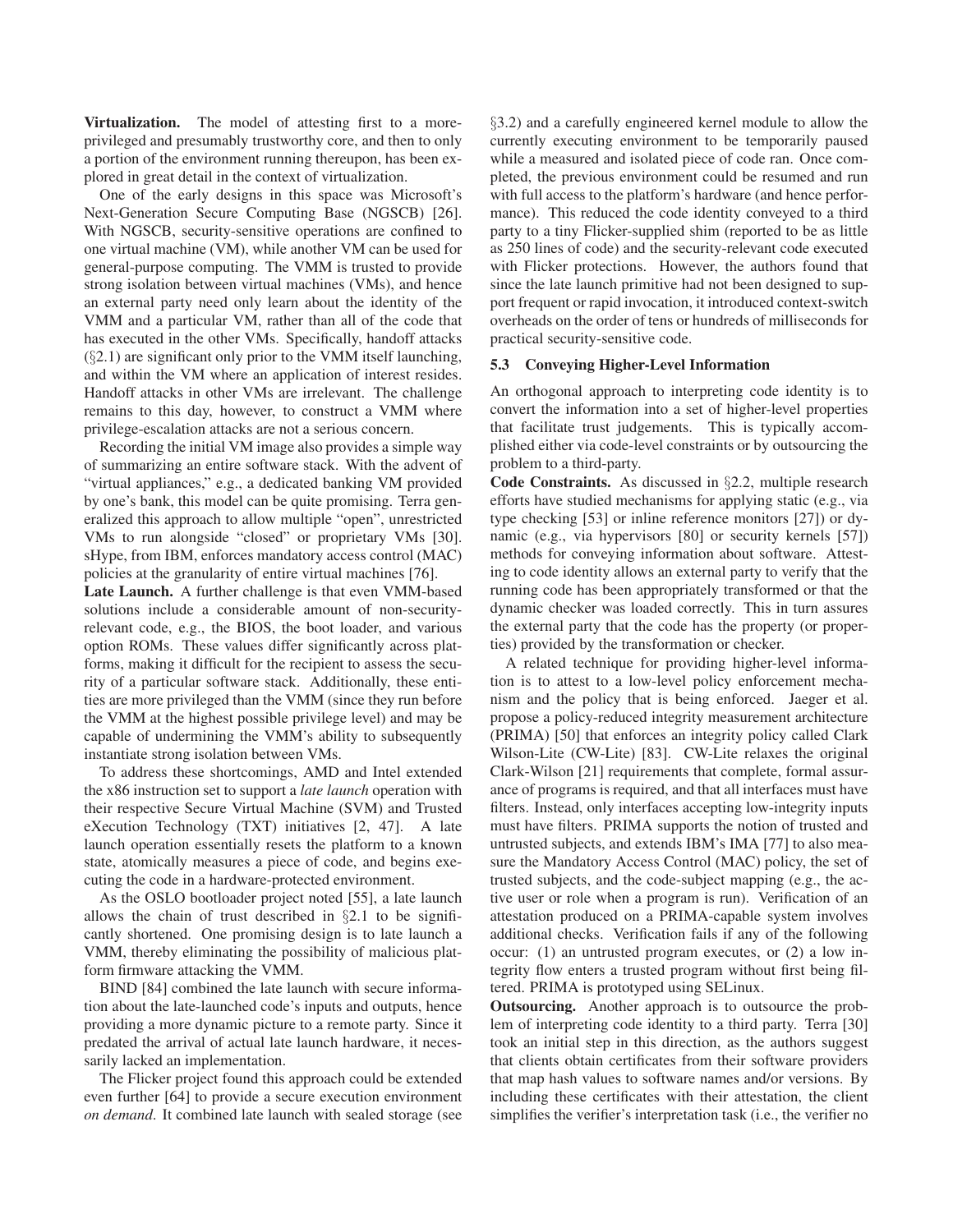longer needs to have its own database for mapping hash values to software packages, assuming the verifier trusts the PKI used by the software vendors). Subsequent work takes this idea much further [43, 75]. The client contacts a third-party who certifies that the client's software satisfies a much higherlevel property, e.g., the client's software will never leak sensitive data. The client then presents this certificate to the verifier. Assuming the verifier trusts this third-party, it can easily conclude that the client possesses the certified property. Unfortunately, most work in this area does not specify how the third party decides whether a particular piece of software provides a given property.

## **6 Roots of Trust**

Trust in any system needs a foundation or a *root of trust*. Here, we discuss the roots of trust that have been proposed or deployed. Typically, the root of trust is based on the secrecy of a private key that is embedded in hardware; the corresponding public key is certified by the hardware's manufacturer. As we discuss, some systems further rely on a piece of code that must execute in the early boot process for their root of trust. We also discuss schemes where the root of trust is established by the properties of the physical hardware itself.

We divide this section as follows: 1) general-purpose devices with significant resistance to physical tampering, 2) general-purpose devices without significant physical defenses, 3) special-purpose minimal devices, and 4) research solutions that attempt to instantiate a root of trust without custom hardware support.

### **6.1 General-Purpose Tamper-Resistant and Tamper-Responding Devices**

We first discuss commercial solutions available today. Relatively few products have achieved widespread commercial success, since tamper-resistant devices require costly manufacturing processes. We then discuss research projects that developed many of the design ideas manifested in today's commercial solutions. In all of these systems, the hardware stores a secret private key, and the manufacturer digitally signs a certificate of the corresponding public key. The certificate forms the root of trust that a verifier uses to establish trust in the platform.

### **6.1.1 Commercial Solutions**

IBM offers a family of general-purpose cryptographic co-processors with tamper-resistant and tamper-responding properties, including the PCI-based 4758 [52, 89, 90] and the PCI-X-based 4764/PCIXCC [8, 46]. These devices include packaging for resisting and responding to physical penetration and fluctuations in power and temperature. Batteries provide power that enables an active response to detected tampering, in the form of immediate erasure of the area where internal secrets are stored and permanently disabling the device. Some of these devices include support for online battery replacement, so that the lifetime of these devices is not constrained by the lifetime of a battery.

Smart cards are also widely deployed. A private key, typically used for authentication, resides solely in the smart card, and all private key operations take place within the card itself. In this way the cards can be used to interact with potentially untrusted terminals without risking key exposure. Gobioff et al. discuss the need for an on-card trusted path to the user, since an untrusted terminal can display one thing to the user and perform a different transaction with the card itself (e.g., doubling the amount of a transaction) [35]. Smart cards are also discussed in §9.

## **6.1.2 Research Projects**

*µ*ABYSS [99] and Citadel [100] are predecessors of the modern IBM designs, placing a CPU, DRAM, FLASH ROM, and battery-backed RAM (BBRAM) within a physically tamperresistant package. Tampering causes erasure of the BBRAM, consequently destroying the keys required to decrypt the contents of DRAM. The Dyad secure co-processor [102] also presents some design elements visible today in IBM's devices. Only signed code from a trusted entity will be executed, and bootstrapping proceeds in stages. Each stage checks its integrity by comparing against a signature stored in the device's protected non-volatile memory.

The XOM  $[62]$  and AEGIS<sup>4</sup> [93] designs do not trust the operating system, and include native support for partitioning cache and memory between mutually distrusting programs. The AEGIS [93] design generates secrets (for use as encryption keys) based on the physical properties of the CPU itself (e.g., logic delays). Physical tampering will impact these properties, rendering the encryption keys inaccessible.

The Cerium processor design is an attempt at providing similar properties while remaining a largely open system [17]. Cerium relies on a physically tamper-resistant CPU with a built-in private key. This key is then used to encrypt sensitive data before it is sent to memory. Cerium depends on a trusted micro-kernel to manage address space separation between mutually distrusting processes, and to manage encryption of sensitive data while it resides in untrusted DRAM.

Lee et al. propose the Secret Protected (SP) architecture for virtual secure coprocessing [59]. SP proposes hardware additions to standard CPUs in the form of a small key store, encryption capabilities at the cache-memory interface, new instructions, and platform changes to support a minimalistic trusted path. These facilities enable a Trusted Software Module to execute with direct hardware protection on the platform's primary CPU. This module can provide security-relevant services to the rest of the system (e.g., emulate a TPM's functionality), or it can implement applicationspecific functionality. Data is encrypted and integrity protected when it leaves the CPU for main memory, with the necessary keys residing solely within the CPU itself. SP pays considerable attention to the performance as well as security characteristics of the resulting design.

<sup>4</sup>Two relevant research efforts have used the name AEGIS. One is that of Arbaugh et al. [5] discussed in §2.1. The other is by Suh et al. [93] and is discussed in this section.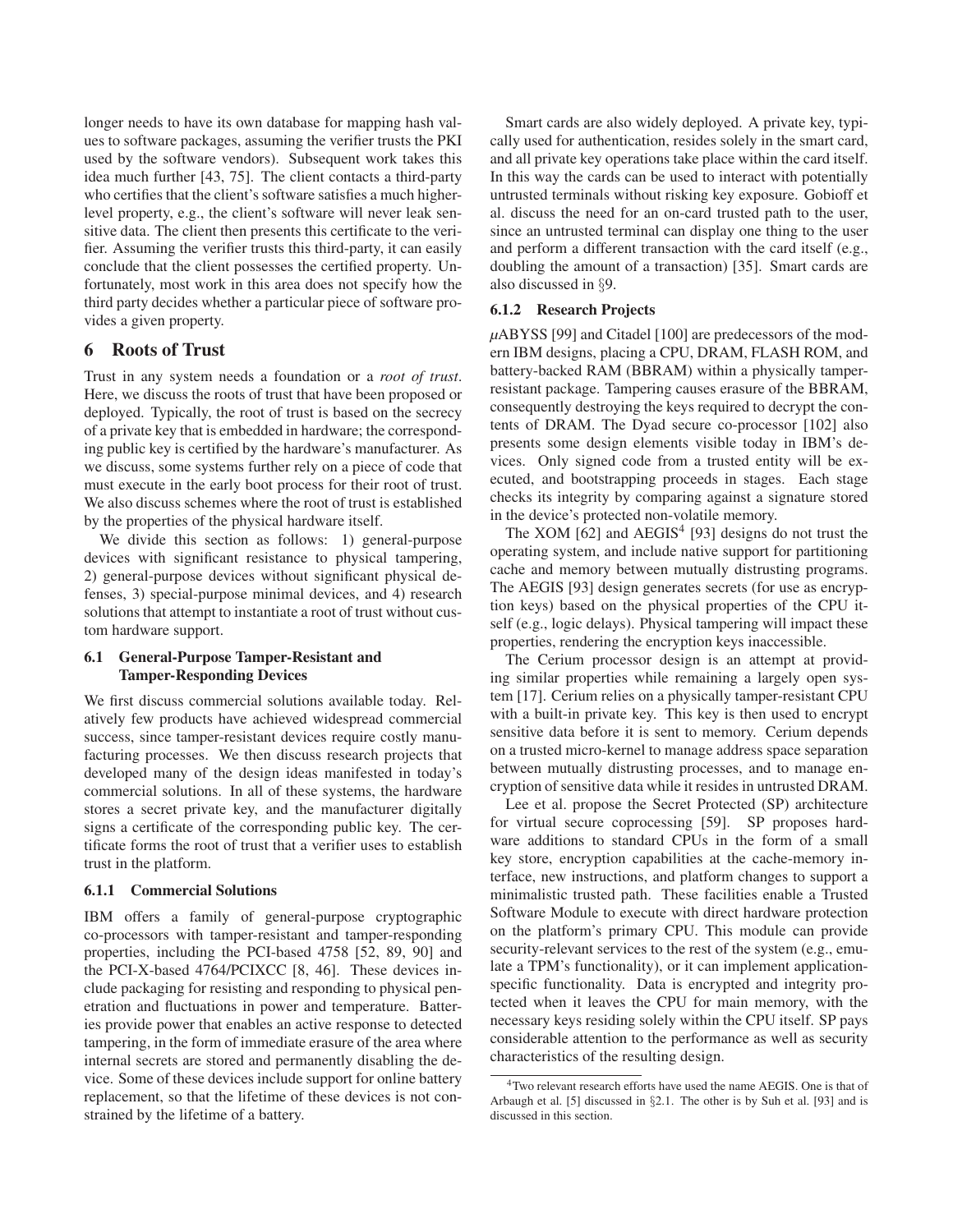## **6.2 General-Purpose Devices Without Dedicated Physical Defenses**

Here we discuss devices that are designed to help increase the security of software systems, but do not incorporate explicit physical defense measures. In practice, the degree of resilience to physical compromise varies widely. For example, consider the differences in physically attacking a device 1) on a daughter card that can be readily unplugged and interposed on, 2) soldered to the motherboard, 3) integrated with the "super-IO" chip, and 4) on the same silicon as the main CPU cores. The best examples for commodity platforms today are those equipped with a Trusted Platform Module (TPM), its mobile counterpart, the Mobile Trusted Module (MTM [25, 96]), or a smart card.

**TPM-equipped Platforms.** Trust in the TPM stems from three roots of trust, specifically the roots of trust for Storage, Reporting, and Measurement. Trusted storage is provided by an encryption key that permanently resides within the TPM in non-volatile RAM (see §3.2.2). The root for reporting (or communicating measurements to an external party) can be protected by the TPM's storage facilities. Finally, TPM measurement depends an immutable part of platform firmware called the Core Root of Trust for Measurement, which initializes the TPM when a platform first boots up.

**MTM-equipped Platforms.** For space reasons, we consider here only one *profile* from the MTM specification [96], that of the Remote Owner MTM. Trust stems from four distinct roots of trust, specifically the roots of trust for Storage, Enforcement, Reporting, and Verification. These roots of trust represent security preconditions required for the MTM to initialize successfully [25]. Unlike the TPM, an MTM may be implemented entirely in software, although a device secret must be protected so that it can be used to provide secure storage facilities. Similar to the TPM, the other roots can use keys that are protected by secure storage. The root for execution typically makes use of the isolated execution features of the platform's main CPU, e.g., ARM TrustZone [7] or TI M-Shield [9]. Boot integrity is provided using a *secure boot* model (§3.1).

**Smart Cards.** Smart cards and SIM cards do not have any active tamper response mechanisms; instead, they attempt to protect a secret key through techniques such as hardware obfuscation [103]. Private key operations are performed within the card to protect the card's secrets from being exposed to untrusted terminals.

## **6.3 Special-Purpose Minimal Devices**

Several research projects have considered the utility of special-purpose security hardware. In general, this minimalistic approach works for some applications, but the limited functionality will exclude many applications that depend on reporting exactly what code is currently executing. Characterizing more precisely what functionality is needed in secure hardware for various classes of applications is still an open area of research.

Chun et al. observe that much of the complexity in Byzantine-Fault-Tolerant protocols arises from an adversary's ability to lie *differently* to each legitimate participant [20]. They show that the ability to attest to an appendonly log can prevent such duplicity, and hence greatly reduces the complexity and overhead of these protocols. Following up on this work, Levin et al. [61] show that the same property can be achieved with a much simpler primitive, namely the ability to attest to the value of a counter. They informally argue that this is simplest primitive that can provide this property, and they show that an attested counter can be used in a range of applications, including PeerReview and BitTorrent.

### **6.4 Research Solutions – No Hardware Support**

The research community has proposed mechanisms to establish a root of trust based solely on the properties of the physical hardware, i.e., without special hardware support. The key idea in *software-based attestation* is to have code compute a checksum over itself to verify its integrity [23, 34, 56, 81, 82]. The verifier checks the result of the checksum and also measures the time taken to compute it. If an adversary attempts to interfere with the checksum computation, the interference will slow the computation, and this timing deviation can be detected by the verifier. Software-based attestation requires a number of strong assumptions, including the need for the verifier to have intimate knowledge of the hardware platform being verified, i.e., the verifier must know the platform's CPU make and model, clock speed, cache architecture, etc. In comparison with hardware-based techniques, the resulting security properties are similar to those of a late launch on a platform such as AMD SVM [2] or Intel TXT [47] (see §5.2). Secure storage remains a challenge as we discuss below.

The earliest proposal is due to Spinellis [23], who proposes to use a timed self-checksumming code to establish a root of trust on a system. In the same vein, Kennel and Jamieson propose to use hardware side-effects to authenticate software [56]. Seshadri et al. implement a timed checksum function on embedded systems as well as on PCs [81, 82]. Giffin et al. propose the use of self-modifying code to strengthen self-checksumming [34].

Attacks have recently been proposed against weakened versions of software-based attestation mechanisms [15, 101]; however, these attacks are primarily based on implementation flaws, rather than fundamental limitations of the approach. Nonetheless, additional formalism is needed to create true confidence in software-based attestation.

Long-term secure storage is also an open challenge for software-based attestation. This is because software-based attestation has no dedicated or hardware-protected storage for integrity measurements or secrets bound to integrity measurements. Thus, if such properties are desired, they must be engineered in software. However, there are fundamental limitations to the types of storage that can be protected long-term (e.g., across a power cycle) without a root of trust for storage (e.g., an encryption key available only to the trusted code that runs as part of the software-based attestation).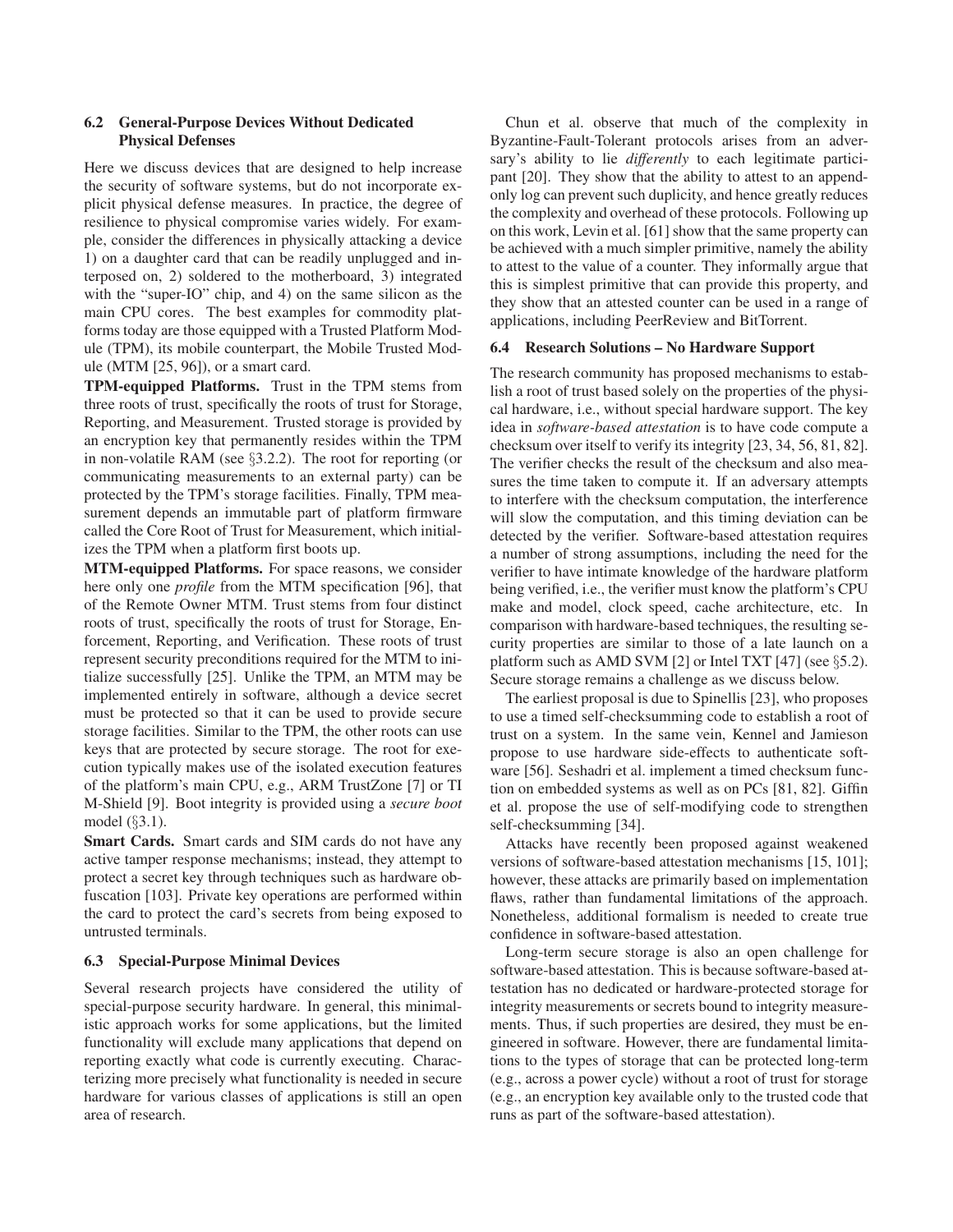## **7 Validating the Process**

Bootstrapping trust can only be effective if we can validate the hardware and protocols involved. From a hardware perspective, Smith and Austel discuss efforts to apply formal methods to the design of secure coprocessors [85, 89]. They also state formal security goals for such processors. Bruschi et al. use a model checker to find a replay attack in the TPM's Object Independent Authorization Protocol (OIAP) [14]. They also propose a countermeasure to address their attack, though it requires a TPM design change.

Taking a more empirical approach, Chen and Ryan identify an opportunity to perform an offline dictionary attack on weak TPM authorization data, and propose fixes [18]. Sadeghi et al. performed extensive testing on TPMs from multiple vendors to evaluate their compliance with the specification [74]. They find a variety of violations and bugs, including some that impact security. Finally, starting from the TPM specification, Gürgens et al. developed a formal automata-based model of the TPM [42]. Using an automated verification tool, they identify several inconsistencies and potential security problems.

At the protocol layer, Smith defines a logic for reasoning about the information that must be included in platform measurements to allow a verifier to draw meaningful conclusions [87]. Datta et al. use the Logic of Secure Systems  $(LS<sup>2</sup>)$  [22] to formally define and prove the code integrity and execution integrity properties of the static and dynamic TPM-based attestation protocols. The logic also helps make explicit the invariants and assumptions required for the security of the protocols.

## **8 Applications**

Clearly, many applications benefit from the ability to bootstrap trust in a computer. Rather than give an exhaustive list, we focus on applications deployed in the real world, and a handful of particularly innovative projects in academia.

## **8.1 Real World**

**Code Access Security in Microsoft .NET.** Microsoft's Code Access Security is intended to prevent unauthorized *code* from performing privileged actions [67]. The Microsoft .NET Common Language Runtime (CLR) maintains *evidence* for *assemblies* of code and uses these to determine compliance with a security policy. One form of evidence is the cryptographic hash of the code in question. This represents one of the more widely deployed systems that supports making security-relevant decisions based purely on the identity of code as represented by a cryptographic hash of that code.

**Bitlocker.** One of the most widely-used applications of trust bootstrapping is BitLocker [68], Microsoft's drive encryption feature, which first appeared in the Windows Vista OS. Indeed, BitLocker's dependence on the presence of a v1.2 TPM likely helped encourage the adoption of TPMs into the commodity PC market. The keys used to encrypt and authenticate the harddrive's contents are sealed (see  $\S$ 3.2) to measurements taken during the computer's initial boot sequence. This ensures that malware such as boot-sector viruses and rootkits cannot hijack the launch of the OS nor access the user's files. These protections can be supplemented with a user-supplied PIN and/or a secret key stored on a USB drive.

**Trusted Network Connect (TNC).** TNC is a working group with goals including strengthening network endpoints. TNC supports the use of attestation to perform Network Access Control. Thus, before a computer can connect to the network, it must pass integrity checks on its software stack, as well as perform standard user authentication checks. An explicit goal is to give non-compliant computer systems an avenue for remediation. Existing open source solutions have already been tested for interoperability with promising results [97].

**Secure Boot on Mobile Phones.** Mobile phones (and other embedded devices) have long benefitted from a secure boot architecture. Until recently, these devices served very specific purposes, and the degree of control afforded to mobile network operators by a secure boot architecture helped to ensure dependable service and minimize fraud. Even many modern smartphones with support for general-purpose applications employ rich capability-based secure architectures whose properties stem from secure boot. For example, Symbian Signed [25] is the interface to getting applications signed such that they can be installed and access certain capabilities on smartphones running the Symbian OS. Apple's iPhone OS employs a similar design.

#### **8.2 Research Proposals**

Multiple projects have considered using secure hardware to bootstrap trust in a traditional "Trusted Third Party". Examples include certifying the behavior of the auctioneer in an online auction [72], protecting the private key of a Certificate Authority [64], protecting the various private keys for a Kerberos Distribution Center [48].

Given the ever increasing importance of web-based services, multiple research efforts have studied how to bootstrap greater assurance in public web servers. In the WebALPS project, building on the IBM 4758, Jiang et al. enhanced an SSL server to provide greater security assurance to a web client [51, 86]. A "guardian" program running on the secure coprocessor provides data authenticity and secrecy, as well as safeguarding the server's private SSL keys. This approach helps protect both the web client and the web server's operator from insider attacks. In the Spork project, Moyer et al. consider the techniques needed to scale TPM-based attestation to support a high-performance web server [70]. They also implement their design by modifying the Apache web server to provide attested content and developing a Firefox extension for validating the attestations.

Of course, other network protocols can benefit from bootstrapped trust as well. For example, the Flicker project enhanced the security of SSH passwords while they are handled by the server [64]. With a Flicker-enhanced SSH server, the client verifies an attestation that allows it to establish a secure channel to an isolated code module on the server. By sub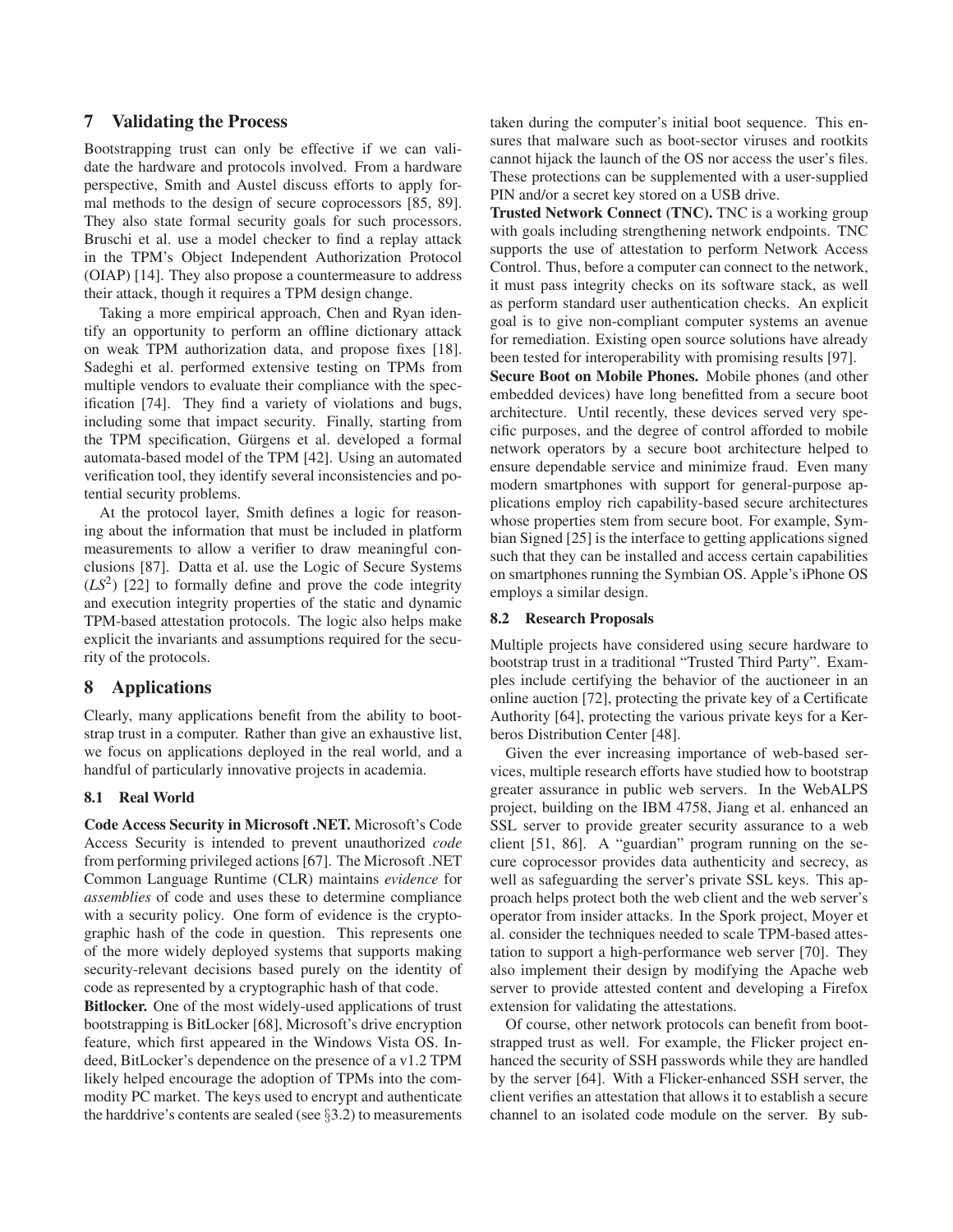mitting its password over this channel, the client can ensure that only a tiny piece of code on the server will ever see the password, even if other malware has infected the server. On a related note, the BIND project [84] observed that by binding bootstrapped code to its inputs, they could achieve a transitive trust property. For example, in the context of BGP, each router can verify that the previous router in the BGP path executed the correct code, made the correct decisions given its input, and *verified the same information about the router before it*. The last property ensures that by verifying only the previous router in the chain, the current router gains assurance about the entire BGP path.

Researchers have also investigated the use of bootstrapped trust in the network itself. Garfinkel et al. noted that secure hardware might help defend against network-based attacks [31]. However, the first design and implementation of this idea came from Baek and Smith, who describe an architecture for prioritizing traffic from privileged applications [10]. Using a TPM, clients attest to the use of an SELinux kernel equipped with a module that attaches Diffserv labels to outbound packets based on an administrator's network policy. Gummadi et al. propose the Not-A-Bot system [41], which tries to distinguish human-generated traffic from bot-driven traffic. They attest to a small client module that tags outgoing packets generated within one second of a keystroke or mouse click. Through trace-driven experiments, the authors show that the system can significantly reduce malicious traffic.

Finally, Sarmenta et al. observe that a trusted monotonic counter can be used in a wide variety of applications, including count-limited objects (e.g., keys that can only be used a fixed number of times), digital cash, and replay prevention [78]. While the TPM includes monotonic counter functionality, the specification only requires it to support a maximum of four counters, and only one such counter need be usable during a particular boot cycle. Thus, they show how to use a log-based scheme to support an arbitrary number of simultaneous counters. They also design a more efficient scheme based on Merkle trees [66], but this scheme would require modifications to the TPM, so that it could securely store the tree's root and validate updates to it.

## **9 Human Factors & Usability**

Most existing work in attestation and trusted computing focuses on interactions between two computing devices. This section treats a higher goal – that of convincing the human operator of a computer that it is in a trustworthy state. These solutions sort into two categories: those where the user is in possession of an additional trustworthy device, and those based solely on the human's sensory and cognitive abilities.

## **9.1 Trustworthy Verifier Device**

To help a human establish trust in a computer, Itoi et al. describe a smart card-based solution called sAEGIS [49]. sAEGIS builds on the AEGIS [5] secure boot (see §3.1) but changes the source of the trusted software list. Instead of being preconfigured by a potentially untrustworthy administrator, sAEGIS allows the smart card to serve as the repository of trusted software list. Thus, a user can insert her smart card into an untrusted computer and reboot. If booting is successful, the resulting environment conforms to the policy encoded on her smart card, i.e., the executing software appears in the list stored in the smart card. Of course, the user must establish through some out-of-band mechanism that the computer indeed employs the sAEGIS system. Otherwise, it might simply ignore the user's smart card.

To help humans verify that a platform is trustworthy, Lee et al. propose the addition of a simple multi-color LED and button to computers to enable interaction with a Trusted Software Module [59]. A complete architecture and implementation for these simple interfaces remains an open problem.

The Bumpy [65] system is an architecture to provide a trusted path for sending input to web pages from a potentially malicious client-side host. A user is assumed to possess a trustworthy smartphone and an encryption-capable keyboard. Attestation is used to convince the smartphone that the user's input is being encrypted in an isolated code module.

Parno considers the challenges faced by a human user trying to learn the identity (e.g., authentic public key) of the TPM in the specific computer in front of her [71]. He highlights the risk of a Cuckoo Attack, in which malware on the user's computer forwards the user's attestation request to another attacker-controlled system that conforms to the expected configuration. Thus, the user concludes her computer is safe, despite the presence of malware. Parno also considers the relative merits of potential solutions.

## **9.2 Using Your Brain to Check a Computer**

Roots of trust established based on timing measurements (§6.4) can potentially be verified by humans. Franklin et al. propose personally verifiable applications as part of the PRISM architecture for human-verifiable code execution [29]. The person inputs a challenge from a physical list and then measures the length of time before the application produces the correct response (also on the list). Verification amounts to checking that the response is correct and that it arrived in a sufficiently short period of time. However, the timing-based proposals on which these solutions rest (§6.4) still face several challenges.

## **10 Limitations**

When it comes to bootstrapping trust in computers, there appear to be significant limitations on the types of guarantees that can be offered against software and hardware attacks. We summarize these limitations below to alert practitioners to the dangers and to inspire more research in these areas.

## **10.1 Load-Time Versus Run-Time Guarantees**

As described in §2, existing techniques measure software when it is first loaded. This is the easiest time to obtain a clean snapshot of the program, before, for example, it can create temporary and difficult to inspect local state. However,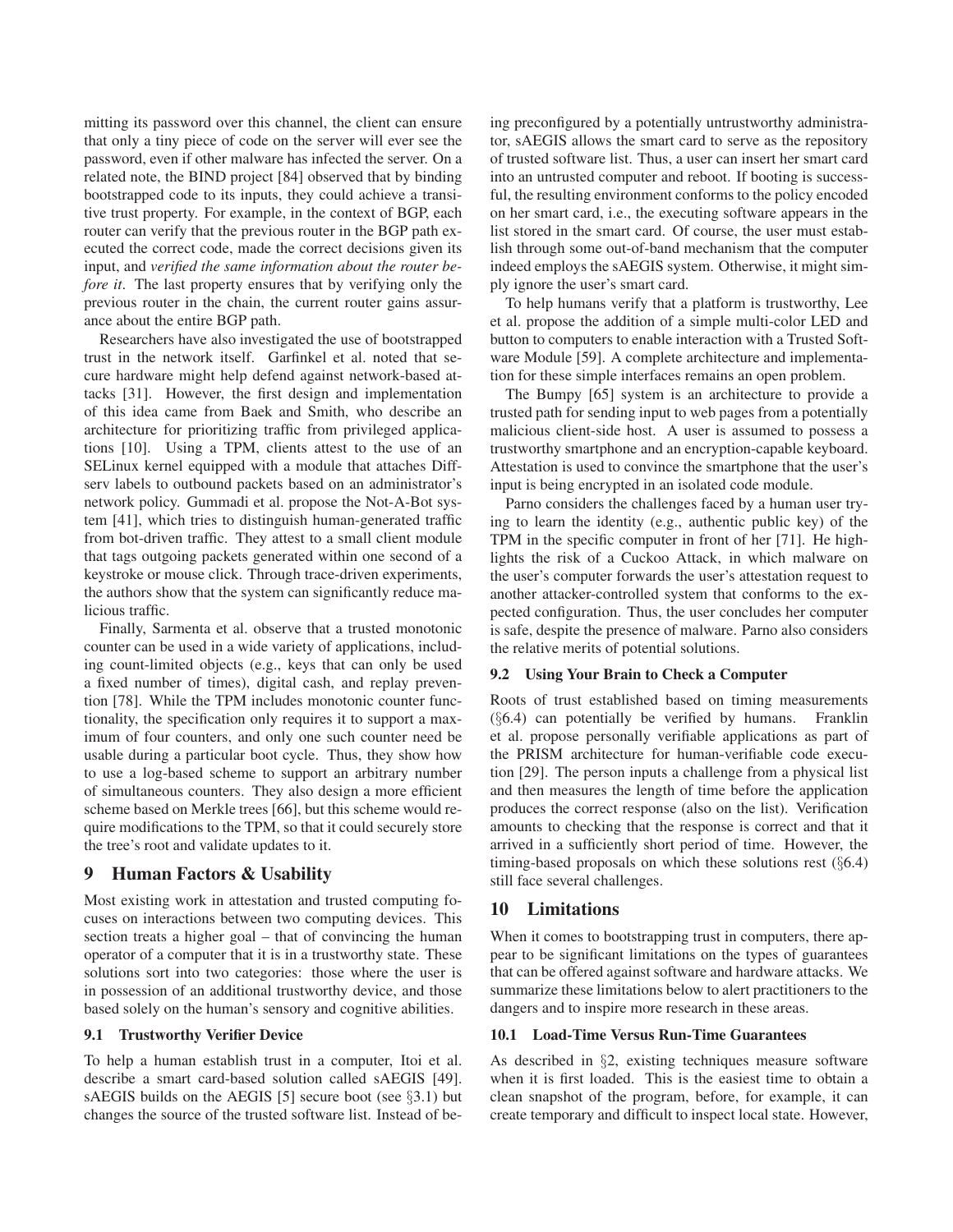this approach is fundamentally "brittle", since it leaves open the possibility that malware will exploit the loaded software. For example, if an attacker exploits a buffer overflow in the loaded software, no measurement of this will be recorded. In other words, the information about this platform's state will match that of a platform that contains pristine software. Thus, any vulnerability in the attesting system's software potentially renders the attestation protocol meaningless. While §2.2 and §5.3 surveyed several attempts to provide more dynamic properties, the fact remains that they all depend on a static load-time guarantee. This reinforces the importance of minimizing the amount of software that must be trusted and attested to, since smaller code tends to contain fewer bugs and be more amendable to formal analysis.

### **10.2 Hardware Attacks**

As discussed in §6, protection against hardware attacks has thus far been a tradeoff between cost (and hence ubiquity) and resilience [4]. Even simple hardware attacks, such as connecting the TPM's reset pin to ground, can undermine the security offered by this inexpensive solution [55]. Another viable attack is to physically remove the TPM chip and interpose on the LPC bus that connects the TPM to the chipset. The low speed of the bus makes such interposition feasible and would require less than one thousand dollars in FPGAbased hardware. Tarnovsky shows how to perform a more sophisticated hardware attack [94], but this attack requires costly tools, skills, and equipment including an electron microscope. An important consequence of these attacks is that applications that rely on widespread, commodity secure hardware, such as the TPM, must align the application incentives with those of the person in direct physical control of the platform. Thus, applications such as BitLocker [68], which help a user protect her files from attackers, are far more likely to succeed than applications such as DRM, which attempt to restrict users' capabilities by keeping secrets from them.

This also makes the prospect of kiosk computing daunting. Kiosks are necessarily cost-sensitive, and hence unlikely to invest in highly-resilient security solutions. Combining virtualization with a TPM can offer a degree of trust in a kiosk computer [32], but only if the owner of the computer is trusted not to tamper with the TPM itself. Of course, other physical attacks exist, including physical-layer keyboard sniffers and screen-scrapers. The roots of trust we consider in this survey are unlikely to ever cope with such attacks.

Similar problems plague cloud computing and electronic voting applications. When a client entrusts a cloud service with sensitive data, it can bootstrap trust in the cloud's software using the techniques we have described, but it cannot verify the security of the cloud's hardware. Thus, the client must trust the cloud provider to deploy adequate physical security. Likewise, a voter might use a trusted device to verify the software on an electronic voting machine, but she still has no guarantee regarding the machine's physical security.

Another concern is hardware attacks on secrets stored in memory. Even if a combination of hardware and software protections can protect a user's secrets while the computer is active, recent research by Halderman et al. has shown that data in RAM typically persists for a surprisingly long time (seconds or even minutes) after the computer has been powered down [44]. Hence, an attacker who has physical access to the computer may be able to read these secrets directly out of the computer's memory.

## **11 Future Directions and Open Questions**

Developing techniques to report the current state of the platform without relying on the assumption that previously loaded software does not contain vulnerabilities represents a promising direction for future work. This might take the form of hardware support for recording the fact that the loaded software has never deviated from its intended control flow (though even these protections do not wholly suffice [19]), or that all memory accesses have respected type safety. Similarly, existing efforts to convert code identity information into meaningful, security-relevant properties remains an open problem, despite the initial work discussed in §5.

In the area of cloud computing, a careful study is needed to determine what type of root of trust a cloud provider needs in order to provide adequate assurance to clients. Low-cost solutions (e.g., the TPM) that do not provide tamper-resistance may not suffice without additional legal protections.

Another area that has not been examined in detail is how trust bootstrapping can coexist with backups and recovery. How can a secure coprocessor's keys be backed up if they cannot leave the coprocessor? What happens if the TPM malfunctions? If an attestation convinces the user that her computer cannot be trusted, what remedy does she have? How can she revert to a previous, trustworthy state? Again, initial work in this area [6, 95] does not provide complete solutions.

Finally, the existing work on involving humans in attestations (§9) provides more questions and challenges than answers, and yet the end goal of trust bootstrapping is to help users make better security decisions.

## **12 Additional Reading**

With a focus on the IBM 4758, Smith's book [88] provides a thorough survey of early work in the design and use of secure coprocessors. Balacheff et al.'s book documents the early design of the TPM [11], but it is now mostly superseded by Grawrock's more recent book [38], which covers the motivation and design of the TPM, as well as Intel's late launch and virtualization support. Challener et al.'s book [16] touches on similar topics but focuses primarily on Trusted Computing from a developer's perspective, including guidance on writing TPM device drivers or applications that interface with the Trusted Software Stack (TSS). Mitchell's book [69] contains a collection of articles surveying the general field of Trusted Computing, providing useful overviews of topics such as NGSCB and DAA.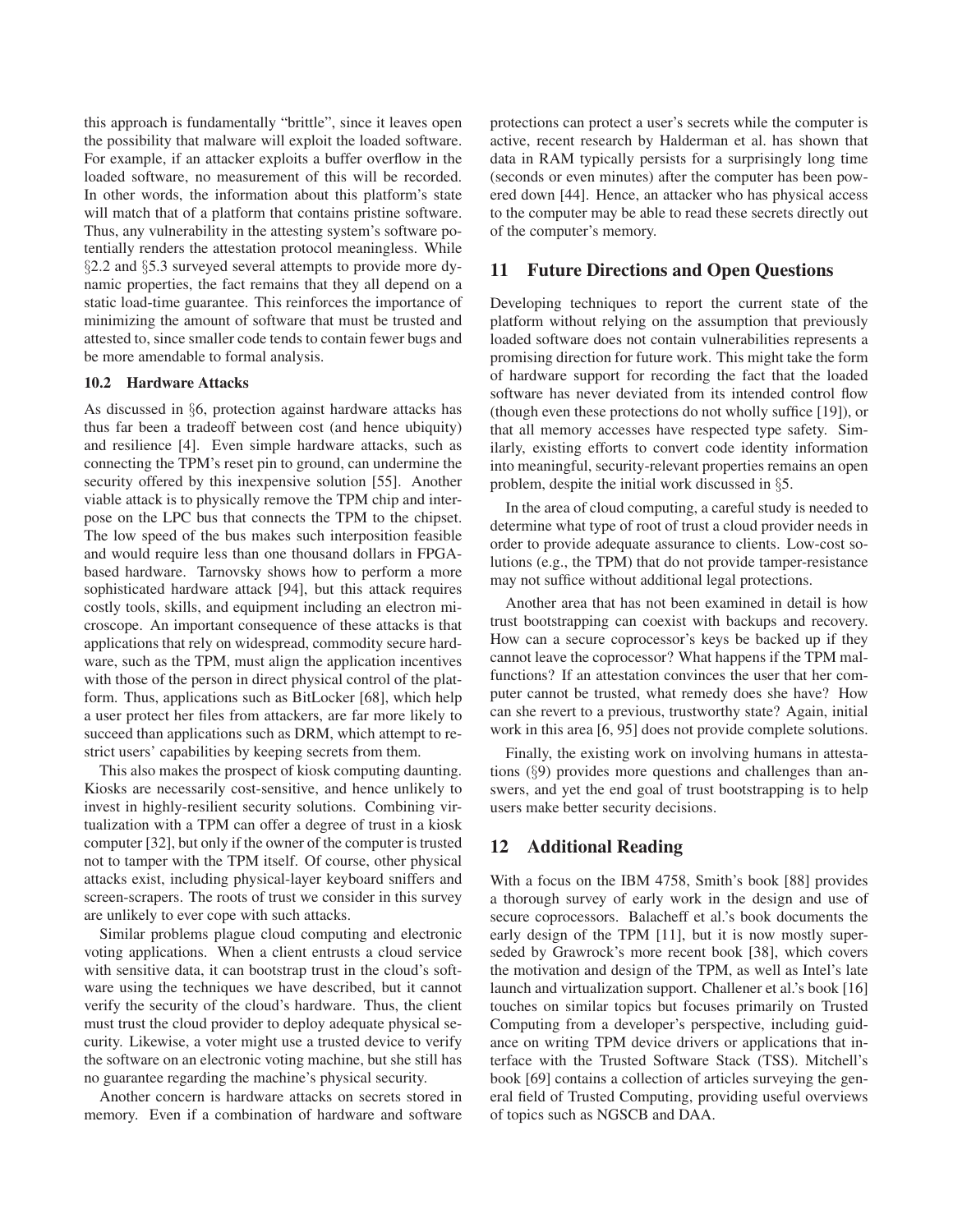## **13 Conclusions**

In this survey, we organize and clarify extensive research on bootstrapping trust in commodity systems. We identify inconsistencies (e.g., attacks prevented by various forms of secure and trusted boot), and commonalities (e.g., all existing attempts to capture dynamic system properties still rely in some sense on static, load-time guarantees) in previous work. We also consolidate the various types of hardware support available for bootstrapping trust. This leads us to the observation that applications based on low-cost, non-tamper-resistant hardware (e.g., the TPM), must align their incentives with those of the computer owner, suggesting that applications that help the user protect her own secrets or check her computer for malware are more likely to succeed than applications that try to hide information from her.

We conclude that bootstrapping trust holds promise as a powerful primitive for building secure systems. We hope that this paper will help to clarify this sometimes controversial topic, and inspire other researchers to work in this area.

### **14 Acknowledgements**

The authors are grateful to Virgil Gligor for stimulating discussions, and to Reiner Sailer, Ron Perez, and the anonymous reviewers for their insightful comments.

This research was supported in part by CyLab at Carnegie Mellon under grants DAAD19-02-1-0389 and MURI W 911 NF 0710287 from the Army Research Office, and grants CNS-0831440 and CCF-0424422 from the National Science Foundation. The views and conclusions contained here are those of the authors and should not be interpreted as necessarily representing the official policies or endorsements, either express or implied, of ARO, CMU, CyLab, NSF, or the U.S. Government or any of its agencies.

#### **References**

- [1] M. Abadi, M. Budiu, Úlfar Erlingsson, and J. Ligatti. Control-flow integrity. In *Proceedings of the ACM Conference on Computer and Communications Security (CCS)*, 2005.
- [2] Advanced Micro Devices. AMD64 architecture programmer's manual. AMD Publication no. 24593 rev. 3.14, 2007.
- [3] R. Anderson. Cryptography and competition policy issues with "Trusted Computing". In *Proceedings of the Workshop on Economics and Information Security*, May 2003.
- [4] R. Anderson and M. Kuhn. Tamper resistance a cautionary note. In *Proc. of the USENIX Workshop on Electronic Commerce*, 1996.
- [5] W. A. Arbaugh, D. J. Farber, and J. M. Smith. A reliable bootstrap architecture. In *Proceedings of the IEEE Symposium on Security and Privacy (S&P)*, 2007.
- [6] W. A. Arbaugh, A. D. Keromytis, D. J. Farber, and J. M. Smith. Automated recovery in a secure bootstrap process. In *Proceedings of the Network and Distributed System Security Symposium (NDSS)*, 1998.
- [7] ARM. ARM security technology. PRD29-GENC-009492C, 2009.
- [8] T. Arnold and L. P. Van Doorn. The IBM PCIXCC: A new cryptographic coprocessor for the IBM eServer. *IBM Journal of Research and Development*, 48(3), 2004.
- [9] J. Azema and G. Fayad. M-Shield mobile security technology: making wireless secure. Texas Instruments Whitepaper.
- [10] K.-H. Baek and S. Smith. Preventing theft of quality of service on open platforms. In *The Workshop on Security and QoS in Communication Networks*, 2005.
- [11] B. Balacheff, L. Chen, S. Pearson, D. Plaquin, and G. Proudler. *Trusted Computing Platforms*. Prentice Hall, 2003.
- [12] S. Berger, R. Cáceres, K. A. Goldman, R. Perez, R. Sailer, and L. van Doorn. vTPM: Virtualizing the trusted platform module. In *Proceedings of USENIX Security Symposium*, 2006.
- [13] E. Brickell, J. Camenisch, and L. Chen. Direct anonymous attestation. In *ACM CCS*, 2004.
- [14] D. Bruschi, L. Cavallaro, A. Lanzi, and M. Monga. Replay attack in TCG specification and solution. In *Proceedings of the Annual Computer Security Applications Conference (ACSAC)*, 2005.
- [15] C. Castelluccia, A. Francillon, D. Perito, and C. Soriente. On the difficulty of software-based attestation of embedded devices. In *ACM CCS*, 2009.
- [16] D. Challener, J. Hoff, R. Catherman, D. Safford, and L. Van Doorn. *Practical Guide to Trusted Computing*. Prentice Hall, Dec. 2007.
- [17] B. Chen and R. Morris. Certifying program execution with secure procesors. In *Proceedings of the Workshop on Hot Topics in Operating Systems (HotOS)*, 2003.
- [18] L. Chen and M. D. Ryan. Offline dictionary attack on TCG TPM weak authorisation data, and solution. In *Proceedings of the Conference on Future of Trust in Computing*, 2008.
- [19] S. Chen, J. Xu, E. C. Sezer, P. Gauriar, and R. K. Iyer. Non-controldata attacks are realistic threats. In *Proceedings of USENIX Security Symposium*, 2005.
- [20] B.-G. Chun, P. Maniatis, S. Shenker, and J. Kubiatowicz. Attested append-only memory: Making adversaries stick to their word. In *Proceedings of ACM Symposium on Operating Systems Principles (SOSP)*, 2007.
- [21] D. D. Clark and D. R. Wilson. A comparison of commercial and military security policies. In *IEEE S&P*, 1987.
- [22] A. Datta, J. Franklin, D. Garg, and D. Kaynar. A logic of secure systems and its application to trusted computing. In *IEEE S&P*, 2009. [23] D.Spinellis. Reflection as a mechanism for software integrity verifi-
- cation. *ACM Trans. on Information and System Security*, 3(1), 2000.
- [24] J. Dyer, M. Lindemann, R. Perez, R. Sailer, L. van Doorn, S. W. Smith, and S. Weingart. Building the IBM 4758 secure coprocessor. *IEEE Computer*, 2001.
- [25] J.-E. Ekberg and M. Kylänpää. Mobile trusted module (MTM) an introduction. Technical Report NRC-TR-2007-015, Nokia Research Center, 2007.
- [26] P. England, B. Lampson, J. Manferdelli, M. Peinado, and B. Willman. A trusted open platform. *IEEE Computer*, 36(7):55–62, July 2003.
- [27] U. Erlingsson, M. Abadi, M. Vrable, M. Budiu, and G. C. Necula. XFI: Software guards for system address spaces. In *Proc. of the Symposium on Operating Systems Design and Implementation*, 2006.
- [28] H. Finney. PrivacyCA. http://privacyca.com.
- [29] J. Franklin, M. Luk, A. Seshadri, and A. Perrig. PRISM: Enabling personal verification of code integrity, untampered execution, and trusted I/O or human-verifiable code execution. Technical Report CMU-CyLab-07-010, CMU Cylab, Feb. 2007.
- [30] T. Garfinkel, B. Pfaff, J. Chow, M. Rosenblum, and D. Boneh. Terra: A virtual machine-based platform for trusted computing. In *Proceedings of ACM SOSP*, 2003.
- [31] T. Garfinkel, M. Rosenblum, and D. Boneh. Flexible OS support and applications for Trusted Computing. In *Proceedings of HotOS*, 2003.
- S. Garriss, R. Cáceres, S. Berger, R. Sailer, L. van Doorn, and X. Zhang. Trustworthy and personalized computing on public kiosks. In *Proceedings of the Conference on Mobile Systems, Applications, and Services (MobiSys)*, 2008.
- [33] M. Gasser, A. Goldstein, C. Kaufman, and B. Lampson. The digital distributed system security architecture. In *Proceedings of the National Computer Security Conference*, 1989.
- [34] J. T. Giffin, M. Christodorescu, and L. Kruger. Strengthening software self-checksumming via self-modifying code. In *ACSAC*, 2005.
- [35] H. Gobioff, S. Smith, J. Tygar, and B. Yee. Smart cards in hostile environments. In *Proceedings of the USENIX Workshop on Electronic Commerce*, 1996.
- [36] B. D. Gold, R. R. Linde, and P. F. Cudney. KVM/370 in retrospect. In *IEEE S&P*, 1984.
- [37] K. Goldman, R. Perez, and R. Sailer. Linking remote attestation to secure tunnel endpoints. In *Proceedings of the ACM workshop on Scalable Trusted Computing (STC)*, 2006.
- [38] D. Grawrock. *Dynamics of a Trusted Platform*. Intel Press, 2008.
- GSM Association. GSM mobile phone technology adds another billion connections in just 30 months. GSM World Press Release, 2006.
- [40] S. Gueron and M. E. Kounavis. New processor instructions for accelerating encryption and authentication algorithms. *Intel Technology Journal*, 13(2), 2009.
- [41] R. Gummadi, H. Balakrishnan, P. Maniatis, and S. Ratnasamy. Nota-Bot: Improving service availability in the face of botnet attacks. In *Proceedings of the USENIX Symposium on Networked Systems Design and Implementation (NSDI)*, 2009.
- [42] S. Gürgens, C. Rudolph, D. Scheuermann, M. Atts, and R. Plaga. Security evaluation of scenarios based on the TCG's TPM specification. In *Proceedings of the European Symposium on Research in Computer*